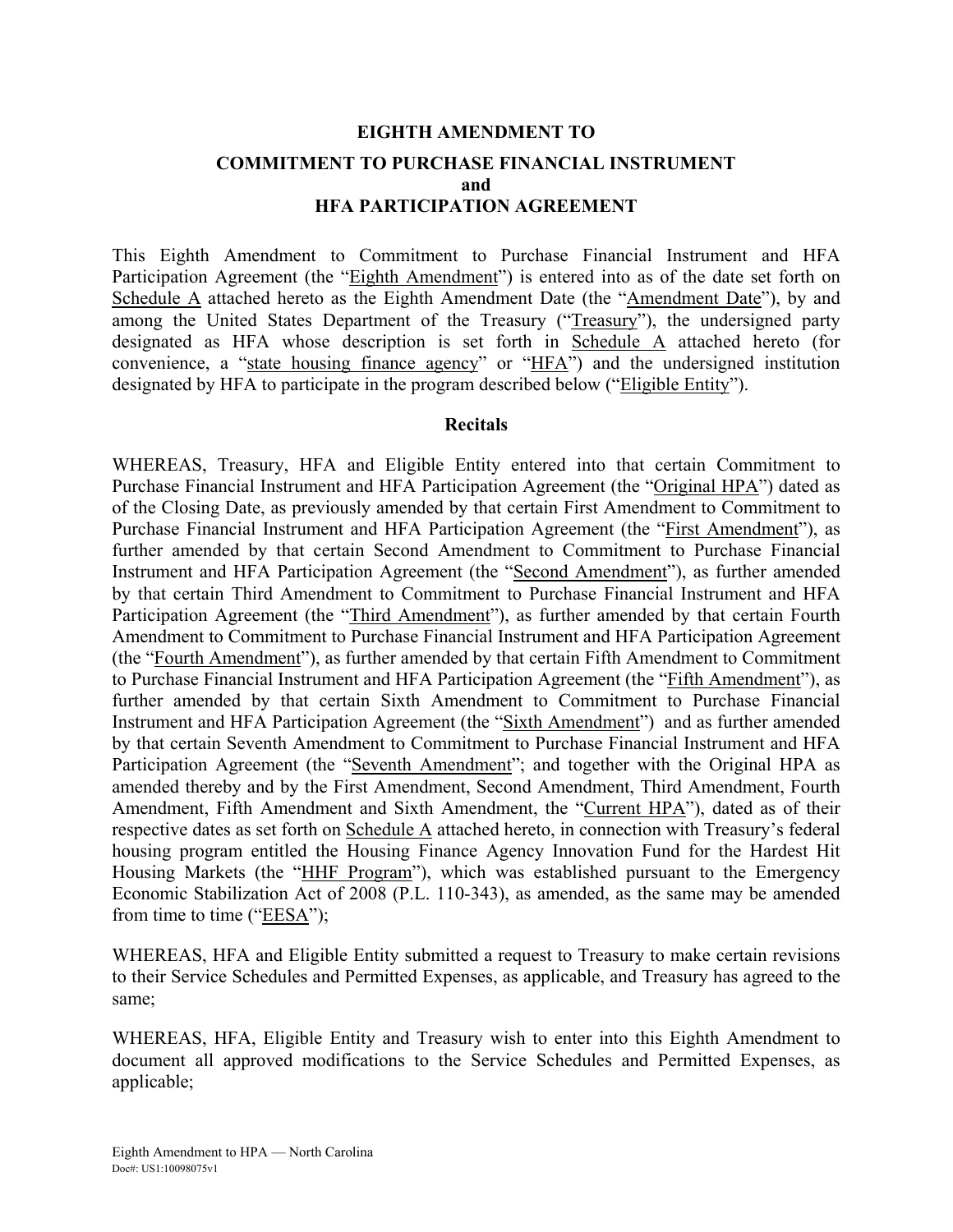Accordingly, in consideration of the representations, warranties, and mutual agreements set forth herein and for other good and valuable consideration, the receipt and sufficiency of which are hereby acknowledged, Treasury, HFA and Eligible Entity agree as follows.

### **Agreement**

### **1. Amendments**

A. Definitions. All references in the Current HPA to the "Agreement" shall mean the Current HPA, as further amended by this Eighth Amendment; and all references in the Current HPA to Schedules A, B or C shall mean the Schedules A, B or C attached to this Eighth Amendment. All references herein to the "HPA" shall mean the Current HPA, as further amended by this Eighth Amendment.

B. Schedule A. Schedule A attached to the Current HPA is hereby deleted in its entirety and replaced with Schedule A attached to this Eighth Amendment.

C. Schedule B. Schedule B attached to the Current HPA is hereby deleted in its entirety and replaced with Schedule B attached to this Eighth Amendment.

D. Schedule C. Schedule C attached to the Current HPA is hereby deleted in its entirety and replaced with Schedule C attached to this Eighth Amendment.

#### **2. Representations, Warranties and Covenants**

A. HFA and Eligible Entity. HFA and Eligible Entity, each for itself, make the following representations, warranties and covenants to Treasury and the truth and accuracy of such representations and warranties and compliance with and performance of such covenants are continuing obligations of HFA and Eligible Entity, each as to itself. In the event that any of the representations or warranties made herein cease to be true and correct or HFA or Eligible Entity breaches any of its covenants made herein, HFA or Eligible Entity, as the case may be, agrees to notify Treasury immediately and the same shall constitute an Event of Default under the HPA.

(1) HFA and Eligible Entity each hereby certifies, represents and warrants as of the date hereof that each of the representations and warranties of HFA or Eligible Entity, as applicable, contained in the HPA are true, correct, accurate and complete in all material respects as of the date hereof. All covenants of HFA or Eligible Entity, as applicable, contained in the HPA shall remain in full force and effect and neither HFA, nor Eligible Entity is in breach of any such covenant.

(2) Eligible Entity has the full corporate power and authority to enter into, execute, and deliver this Eighth Amendment and any other closing documentation delivered to Treasury in connection with this Eighth Amendment, and to perform its obligations hereunder and thereunder.

(3) HFA has the full legal power and authority to enter into, execute, and deliver this Eighth Amendment and any other closing documentation delivered to Treasury in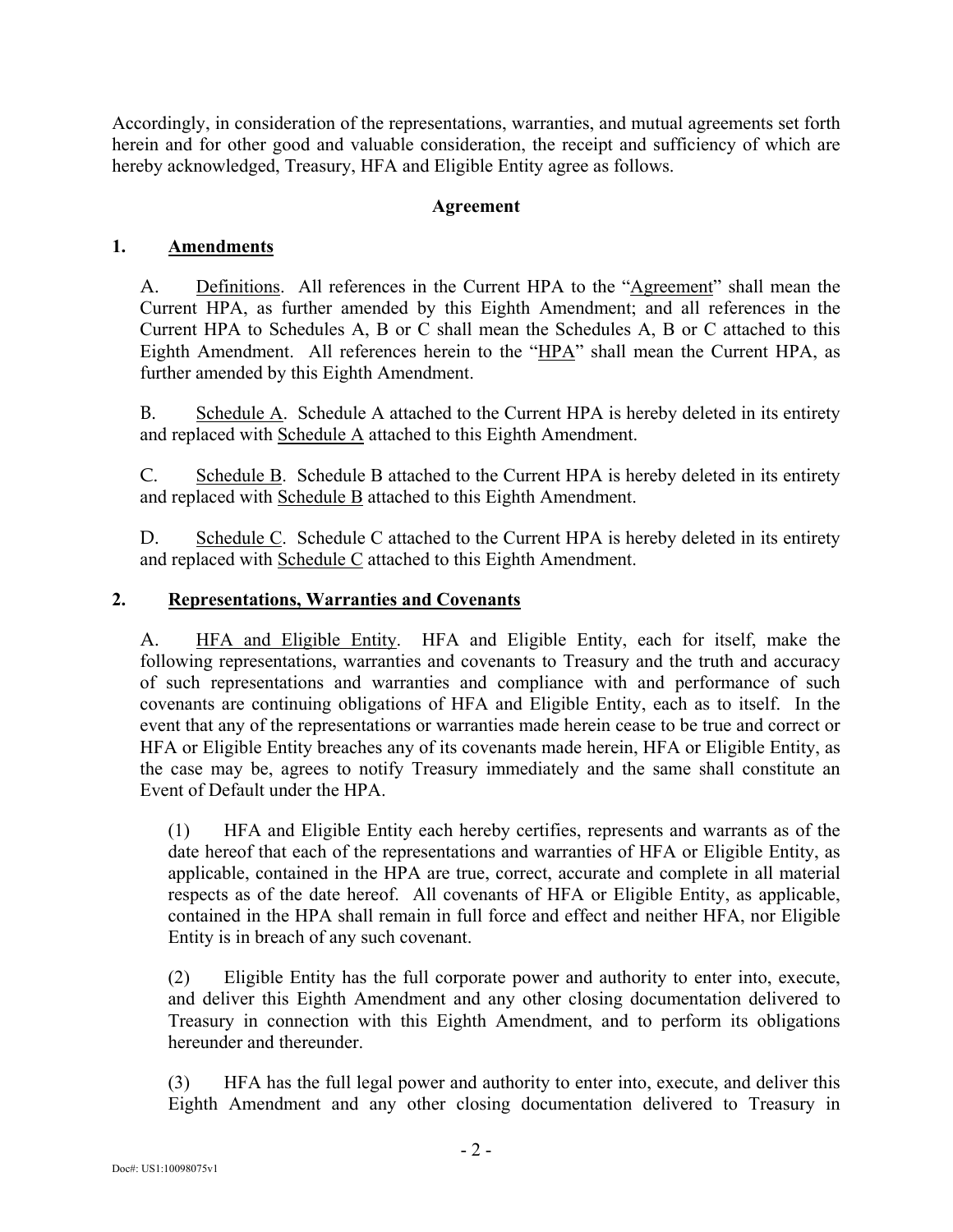connection with this Eighth Amendment, and to perform its obligations hereunder and thereunder.

## **3. Miscellaneous**

A. The recitals set forth at the beginning of this Eighth Amendment are true and accurate and are incorporated herein by this reference.

B. Capitalized terms used but not defined herein shall have the meanings ascribed to them in the HPA.

C. Any provision of the HPA that is determined to be prohibited or unenforceable in any jurisdiction shall, as to such jurisdiction, be ineffective to the extent of such prohibition or unenforceability without invalidating the remaining provisions of the HPA, and no such prohibition or unenforceability in any jurisdiction shall invalidate such provision in any other jurisdiction.

A. This Eighth Amendment may be executed in two or more counterparts (and by different parties on separate counterparts), each of which shall be deemed an original, but all of which together shall constitute one and the same instrument. Facsimile or electronic copies of this Eighth Amendment shall be treated as originals for all purposes.

## [SIGNATURE PAGE FOLLOWS; REMAINDER OF PAGE INTENTIONALLY LEFT BLANK]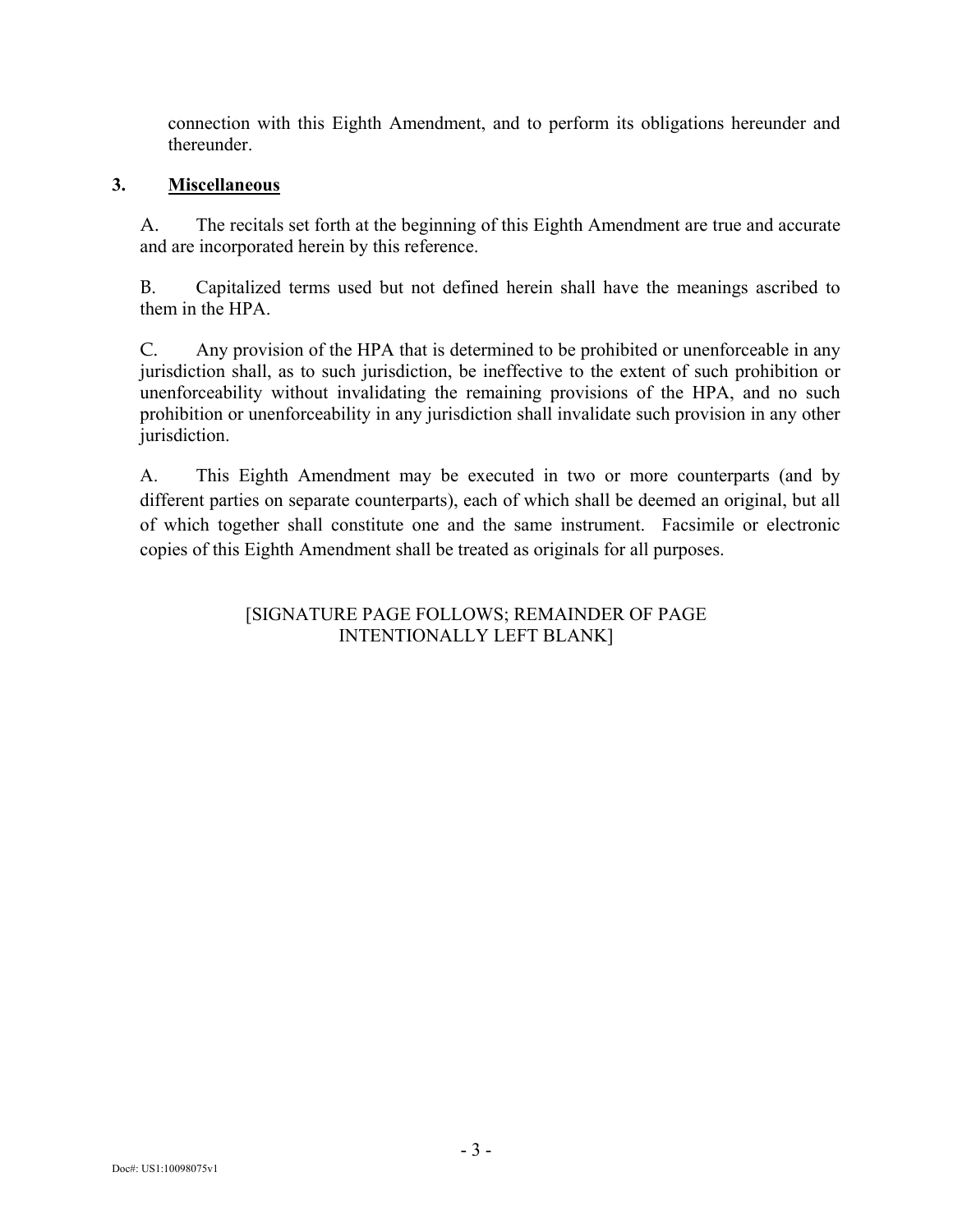**In Witness Whereof**, HFA, Eligible Entity and Treasury by their duly authorized officials hereby execute and deliver this Eighth Amendment to Commitment to Purchase Financial Instrument and HFA Participation Agreement as of the Amendment Date.

#### **HFA**: **TREASURY**:

NORTH CAROLINA HOUSING FINANCE **AGENCY** 

UNITED STATES DEPARTMENT OF THE **TREASURY** 

By: <u>/s/ Robert Kucab</u> By: Name: Robert Kucab Name: Mark McArdle

Title: Executive Director Title: Chief Homeownership Preservation Officer

#### **ELIGIBLE ENTITY**:

NORTH CAROLINA HOUSING FINANCE **AGENCY** 

By: /s/ Robert Kucab Name: Robert Kucab Title: Executive Director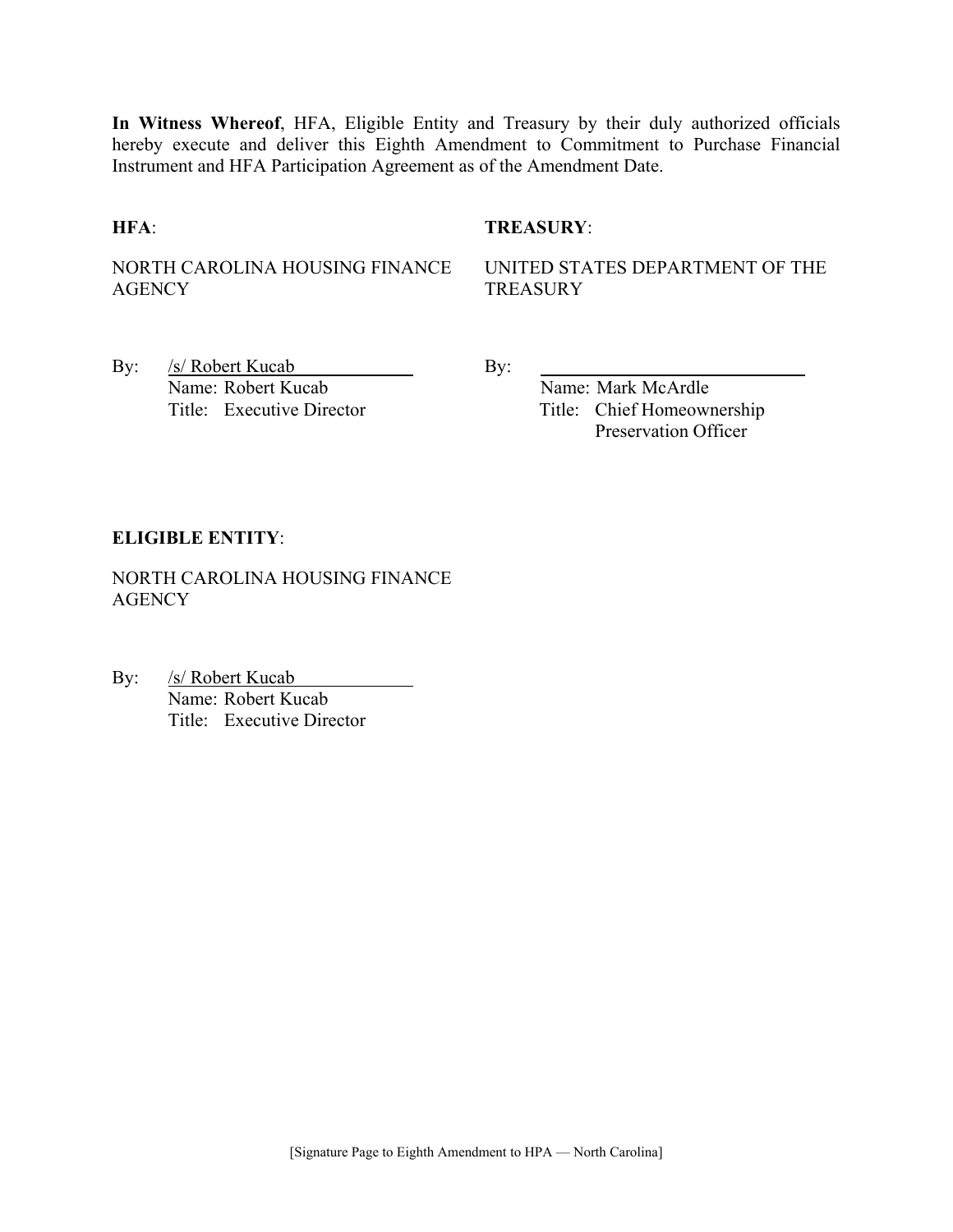## **EXHIBITS AND SCHEDULES**

Schedule A Basic Information<br>Schedule B Service Schedules

Schedule B Service Schedules<br>Schedule C Permitted Expenses

Permitted Expenses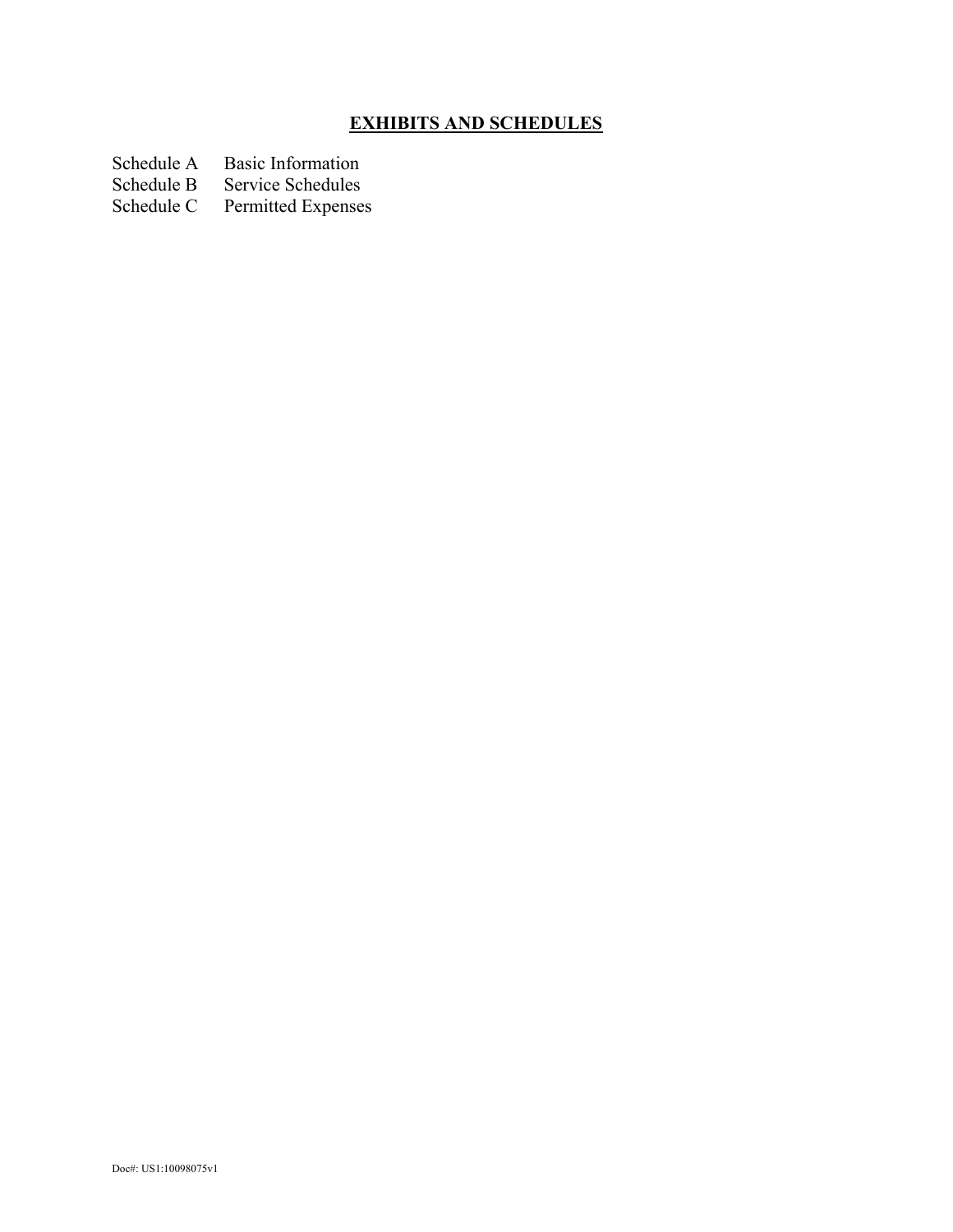## **SCHEDULE A**

## **BASIC INFORMATION**

| <b>Eligible Entity Information:</b><br>Name of the Eligible Entity:             | North Carolina Housing Finance Agency <sup>1</sup>                                                                    |
|---------------------------------------------------------------------------------|-----------------------------------------------------------------------------------------------------------------------|
|                                                                                 |                                                                                                                       |
| Corporate or other organizational form:                                         | a body politic and corporate under the laws<br>of the State of North Carolina pursuant to N.<br>C. G. S. Chapter 122A |
| Jurisdiction of organization:                                                   | North Carolina                                                                                                        |
| Notice Information:                                                             |                                                                                                                       |
| With a copy to:                                                                 |                                                                                                                       |
|                                                                                 |                                                                                                                       |
| <b>HFA</b> Information:<br>Name of HFA:                                         | North Carolina Housing Finance Agency <sup>1</sup>                                                                    |
| Organizational form:                                                            | a body politic and corporate under the laws<br>of the State of North Carolina pursuant to N.<br>C. G. S. Chapter 122A |
| Date of Application:                                                            | June 1, 2010                                                                                                          |
| Date of Action Plan:                                                            | September 1, 2010                                                                                                     |
| Notice Information:                                                             | Same as notice information for Eligible<br>Entity.                                                                    |
| Program Participation Cap:                                                      | \$482,781,786.00                                                                                                      |
| Portion of Program Participation Cap<br><b>Representing Original HHF Funds:</b> | \$159,000,000.00                                                                                                      |
| Portion of Program Participation Cap<br>Representing Unemployment HHF Funds:    | \$120,874,221.00                                                                                                      |

<sup>&</sup>lt;sup>1</sup> References in the Agreement to the term "HFA" shall mean the North Carolina Housing Finance Agency (" $NCHFA$ ") in its capacity as HFA as such term is used in the Agreement; and references in the Agreement to the term "Eligible Entity" shall mean NCHFA, in its capacity as Eligible Entity as such term is used in the Agreement.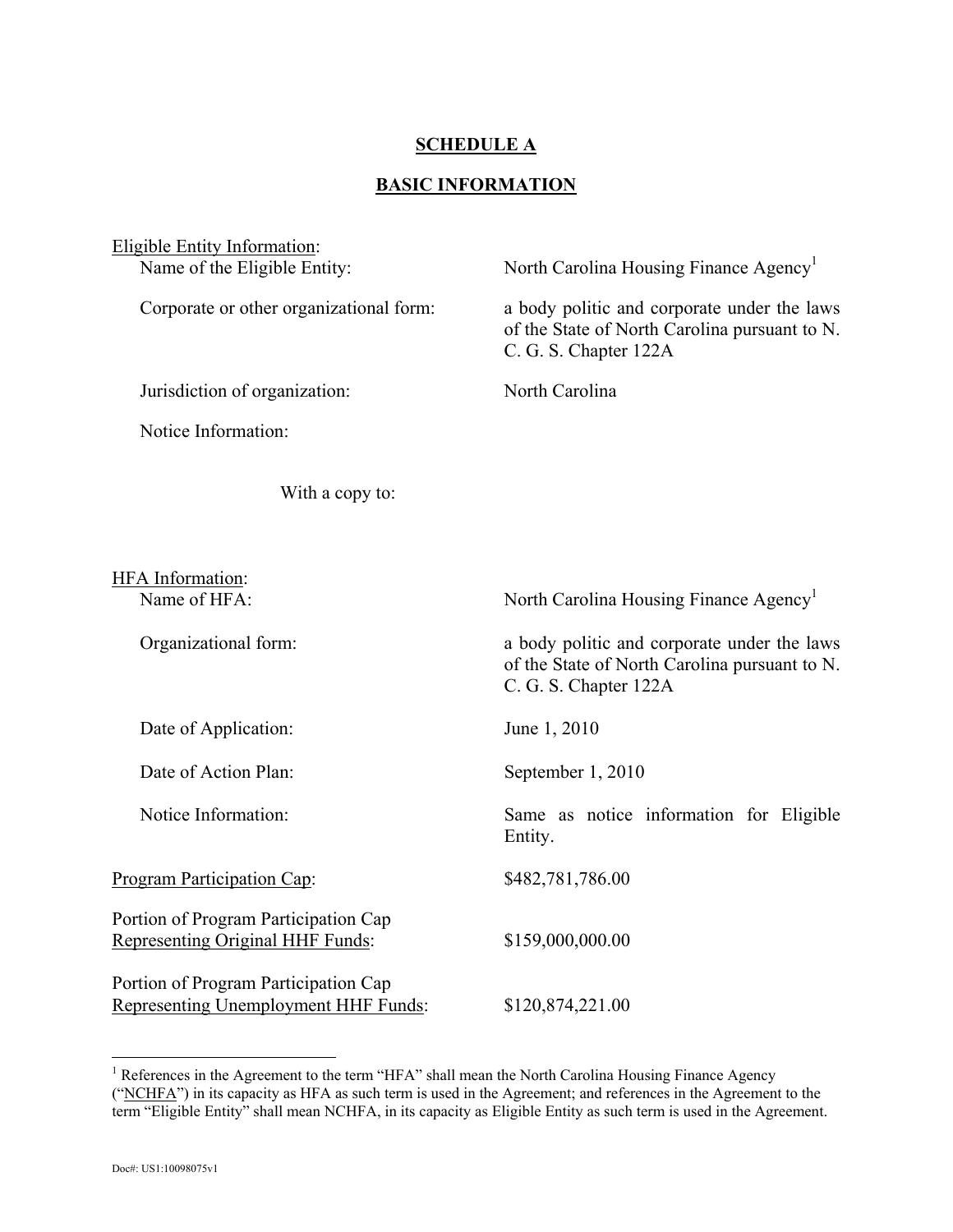| Permitted Expenses:                                    | \$62,200,000.00                                                                                                                                        |
|--------------------------------------------------------|--------------------------------------------------------------------------------------------------------------------------------------------------------|
| Closing Date:                                          | August 3, 2010                                                                                                                                         |
| <b>First Amendment Date:</b>                           | September 23, 2010                                                                                                                                     |
| Second Amendment Date:                                 | September 29, 2010                                                                                                                                     |
| Third Amendment Date:                                  | December 16, 2010                                                                                                                                      |
| Fourth Amendment Date:                                 | May 25, 2011                                                                                                                                           |
| <b>Fifth Amendment Date:</b>                           | January 25, 2012                                                                                                                                       |
| <b>Sixth Amendment Date:</b>                           | August 9, 2013                                                                                                                                         |
| <b>Seventh Amendment Date:</b>                         | December 12, 2013                                                                                                                                      |
| <b>Eighth Amendment Date:</b>                          | June 25, 2015                                                                                                                                          |
| <b>Eligible Entity Depository Account Information:</b> | See account information set forth in the<br>Depository Account Control Agreement<br>between Treasury and Eligible Entity<br>regarding the HHF Program. |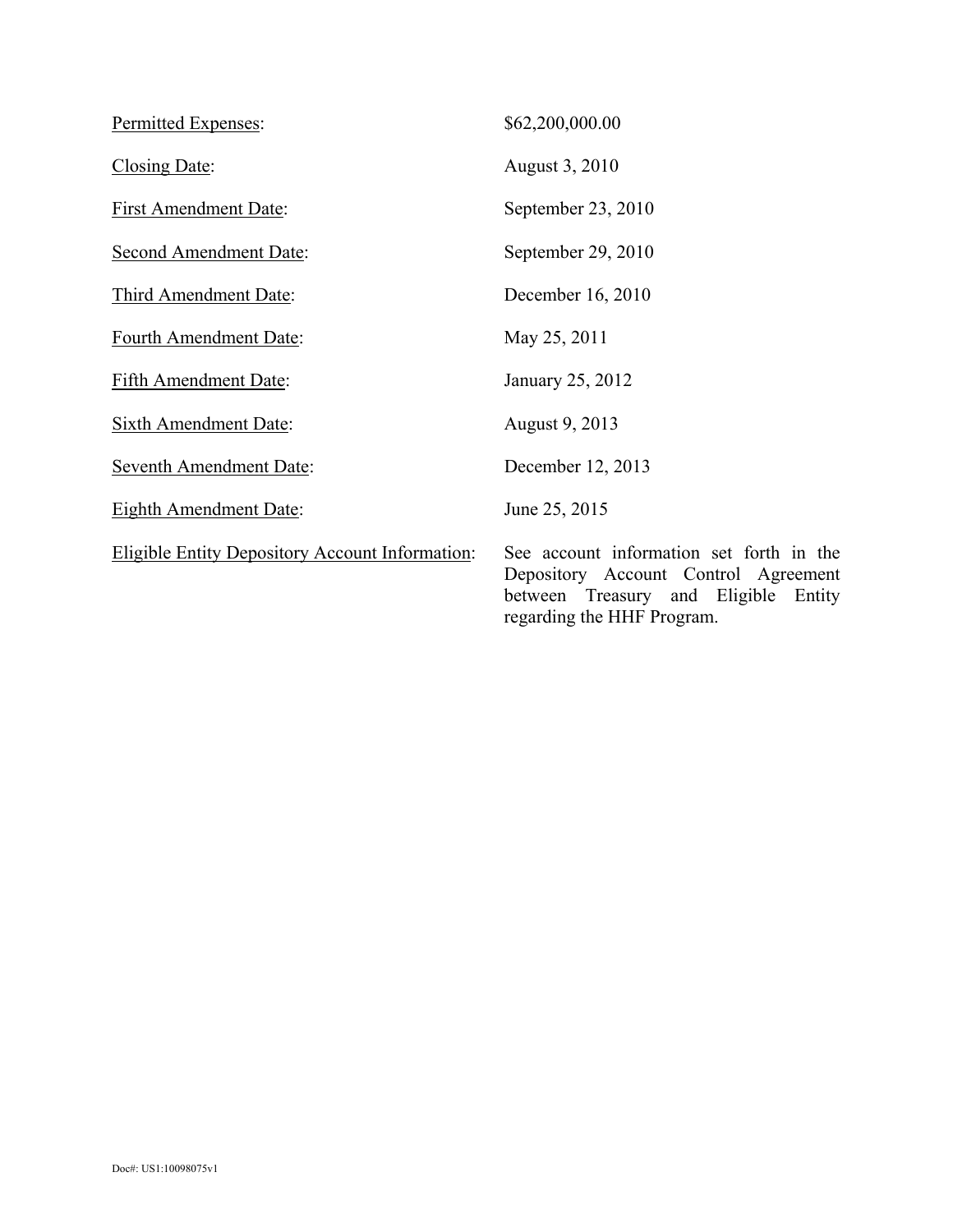## **SCHEDULE B**

### **SERVICE SCHEDULES**

The Service Schedules attached as Schedule B to the Current HPA are hereby deleted in their entirety and replaced with the attached Service Schedules (numbered sequentially as Service Schedule B-1, Service Schedule B-2, et. seq.), which collectively comprise Schedule B to the HPA.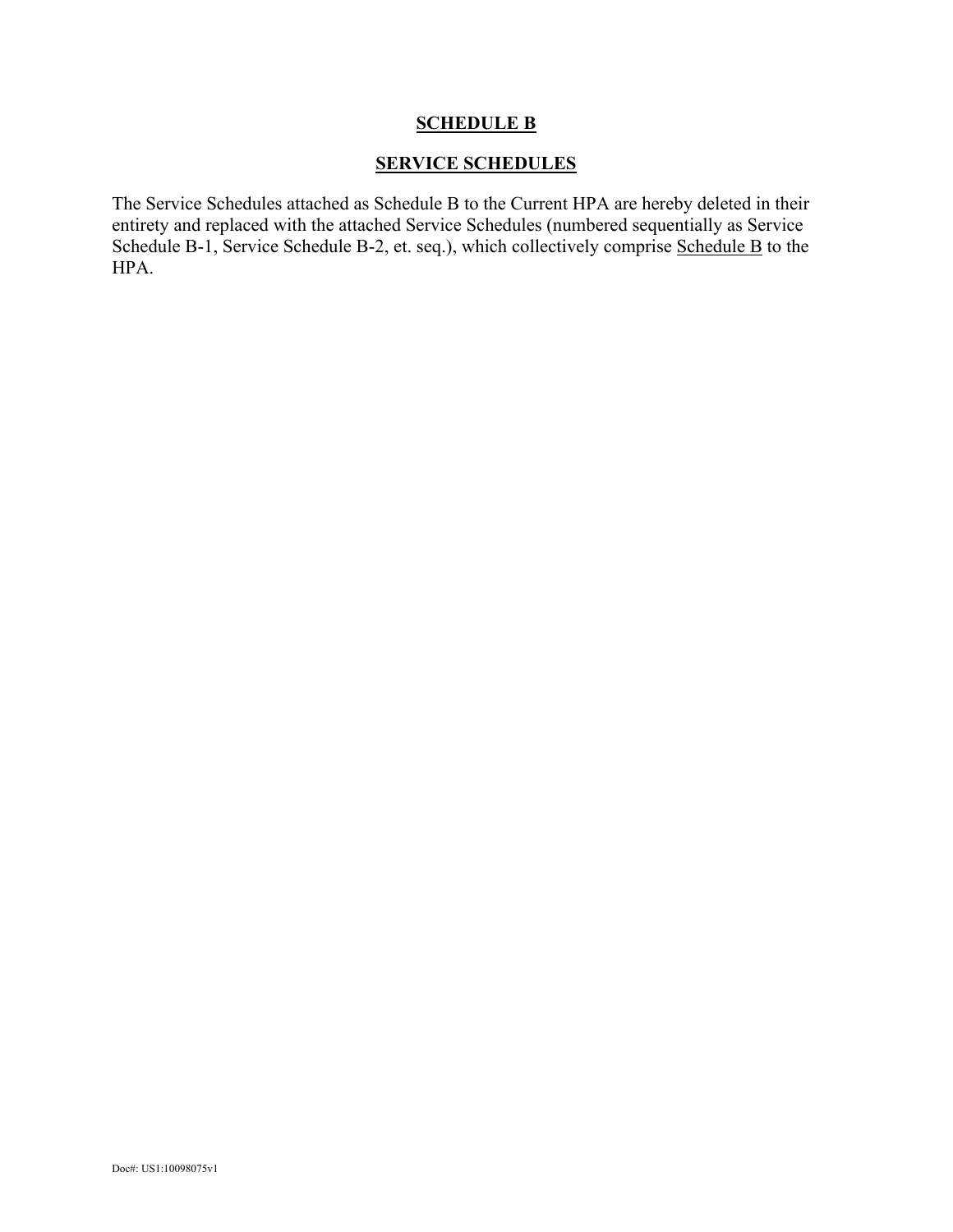### **North Carolina Housing Finance Agency's Mortgage Payment Program (MPP-1) Summary Guidelines**

| 1. Program Overview                                             | Because unemployed homeowners are not eligible for most loss<br>mitigation programs, NCHFA proposes to use a majority of our<br>HFA Hardest Hit Funds (HHF) to create the Mortgage<br><b>Payment Program (MPP-1).</b><br>This program will provide loans to unemployed homeowners<br>and others who, through no fault of their own, are financially<br>unable to make their mortgage payments and are in danger of<br>losing their homes to foreclosure.<br>Loan proceeds will be used to pay mortgage and mortgage-<br>related expenses (i.e. property taxes, homeowner insurance,<br>homeowner dues) for eligible homeowners.                                          |
|-----------------------------------------------------------------|--------------------------------------------------------------------------------------------------------------------------------------------------------------------------------------------------------------------------------------------------------------------------------------------------------------------------------------------------------------------------------------------------------------------------------------------------------------------------------------------------------------------------------------------------------------------------------------------------------------------------------------------------------------------------|
| 2. Program Goals                                                | To assist 5,410 homeowners. The following types of assistance<br>will be provided:<br><b>Job Search or Short-term Assistance</b><br>To help homeowners while they look for a new job or have<br>experienced a temporary reduction in income.<br><b>Job Training or Long-term Assistance</b><br>To<br>help<br>while<br>they<br>homeowners<br>complete<br>job<br>a<br>training/education program to help secure a new job including<br>veterans who are honorably or medically discharged from the<br>military.<br><b>Reinstatement Only or One-time Assistance</b><br>To help homeowners who can resume future payments but need<br>help to bring their mortgage current. |
| 3. Target Population/<br><b>Areas</b>                           | Homeowners who are unemployed, underemployed, suffered<br>another temporary hardship, and/or are able to resume future<br>payments but need help bringing their mortgage current.<br>This Program will be available in all North Carolina counties.                                                                                                                                                                                                                                                                                                                                                                                                                      |
| <b>Program Allocation</b><br>4.<br>(Excluding<br>Administrative | \$108,200,000.00                                                                                                                                                                                                                                                                                                                                                                                                                                                                                                                                                                                                                                                         |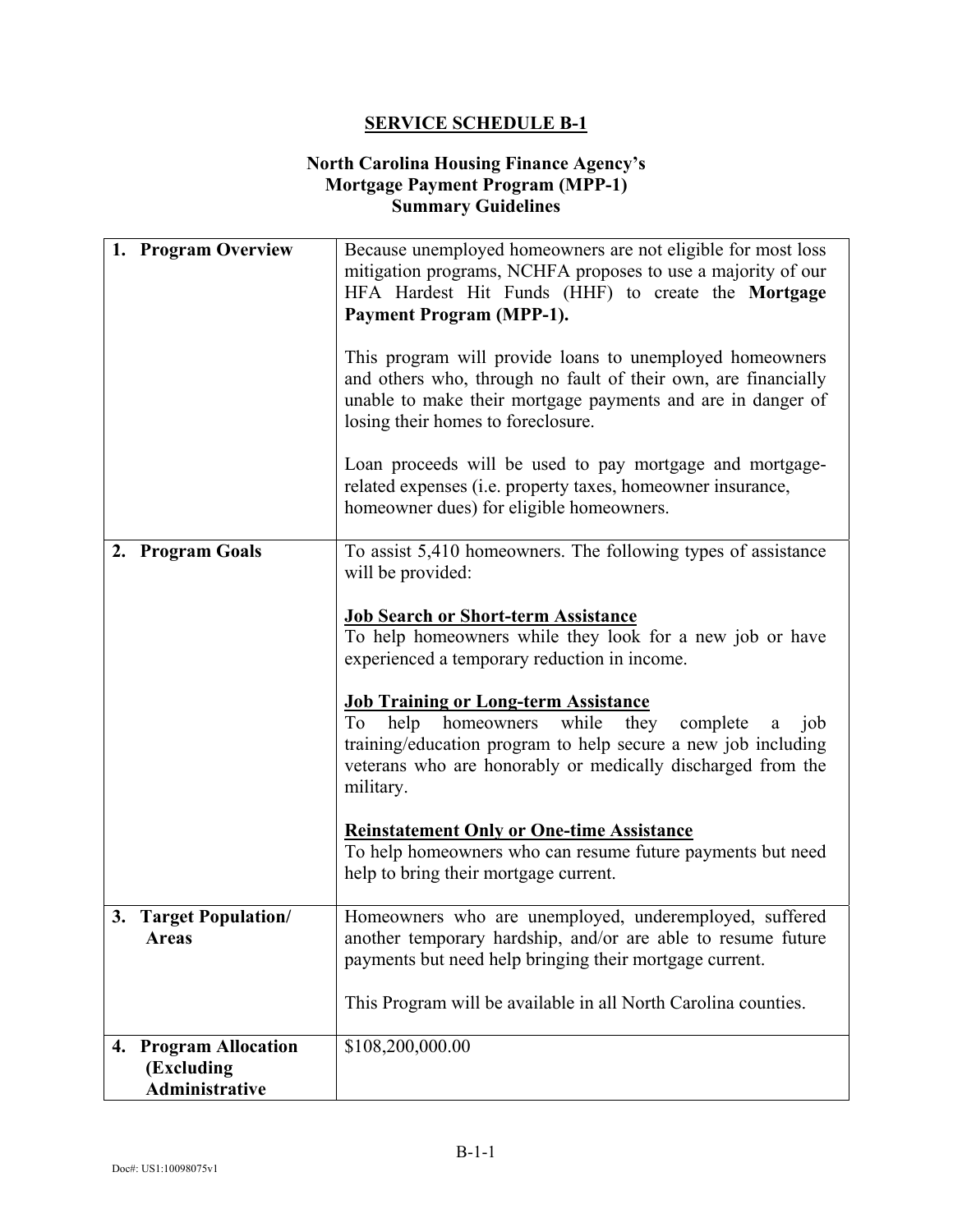| <b>Expenses</b> )                               |                                                                                                                                                                                                                                                                                                                                                                                                     |
|-------------------------------------------------|-----------------------------------------------------------------------------------------------------------------------------------------------------------------------------------------------------------------------------------------------------------------------------------------------------------------------------------------------------------------------------------------------------|
| 5. Borrower Eligibility<br>Criteria             | Homeowners who are unemployed, underemployed, or have<br>suffered another eligible temporary hardship, who, through no<br>fault of their own, are unable to make their mortgage payments<br>and are at risk of a foreclosure. Homeowners will be required<br>to provide a financial hardship affidavit with appropriate<br>documentation on the cause of their hardship, per program<br>guidelines. |
|                                                 | Homeowners who are delinquent because of a prior job loss or<br>other program eligible hardship but who can resume future<br>payments without additional assistance.                                                                                                                                                                                                                                |
|                                                 | Satisfactory mortgage payment history.                                                                                                                                                                                                                                                                                                                                                              |
|                                                 | All principal, interest, taxes, homeowner insurance, mortgage<br>insurance, homeowner association dues, and the cost of utilities<br>$>$ 25% of household income after job loss/loss of income.                                                                                                                                                                                                     |
|                                                 | Borrowers must meet program underwriting criteria.                                                                                                                                                                                                                                                                                                                                                  |
|                                                 | Eligibility for program assistance will be determined primarily<br>by participating foreclosure prevention partners.                                                                                                                                                                                                                                                                                |
|                                                 | Funds will be allocated on a first come/first ready, first served<br>basis.                                                                                                                                                                                                                                                                                                                         |
| 6. Property/Loan<br><b>Eligibility Criteria</b> | Existing single-family homes, duplexes or condominiums<br>(attached or detached) including manufactured homes on<br>foundations permanently affixed to real estate owned by the<br>borrower.                                                                                                                                                                                                        |
|                                                 | North Carolina owner-occupied, primary residences only.                                                                                                                                                                                                                                                                                                                                             |
| 7. Program Exclusions                           | Total Unpaid Principal Balances > \$300,000.                                                                                                                                                                                                                                                                                                                                                        |
|                                                 | Manufactured homes not considered real property.                                                                                                                                                                                                                                                                                                                                                    |
|                                                 | Non-legal U.S. resident.                                                                                                                                                                                                                                                                                                                                                                            |
| 8.<br><b>Structure of</b><br><b>Assistance</b>  | 10 year, 0% interest, non-recourse, deferred-payment forgivable<br>subordinate loan. A forgiveness clause will reduce the loan<br>amount by 20% a year for every year the borrower stays in the<br>home after five years. At the end of the 10 years, the note will<br>be considered satisfied, and NCHFA will release the lien<br>securing the note.                                               |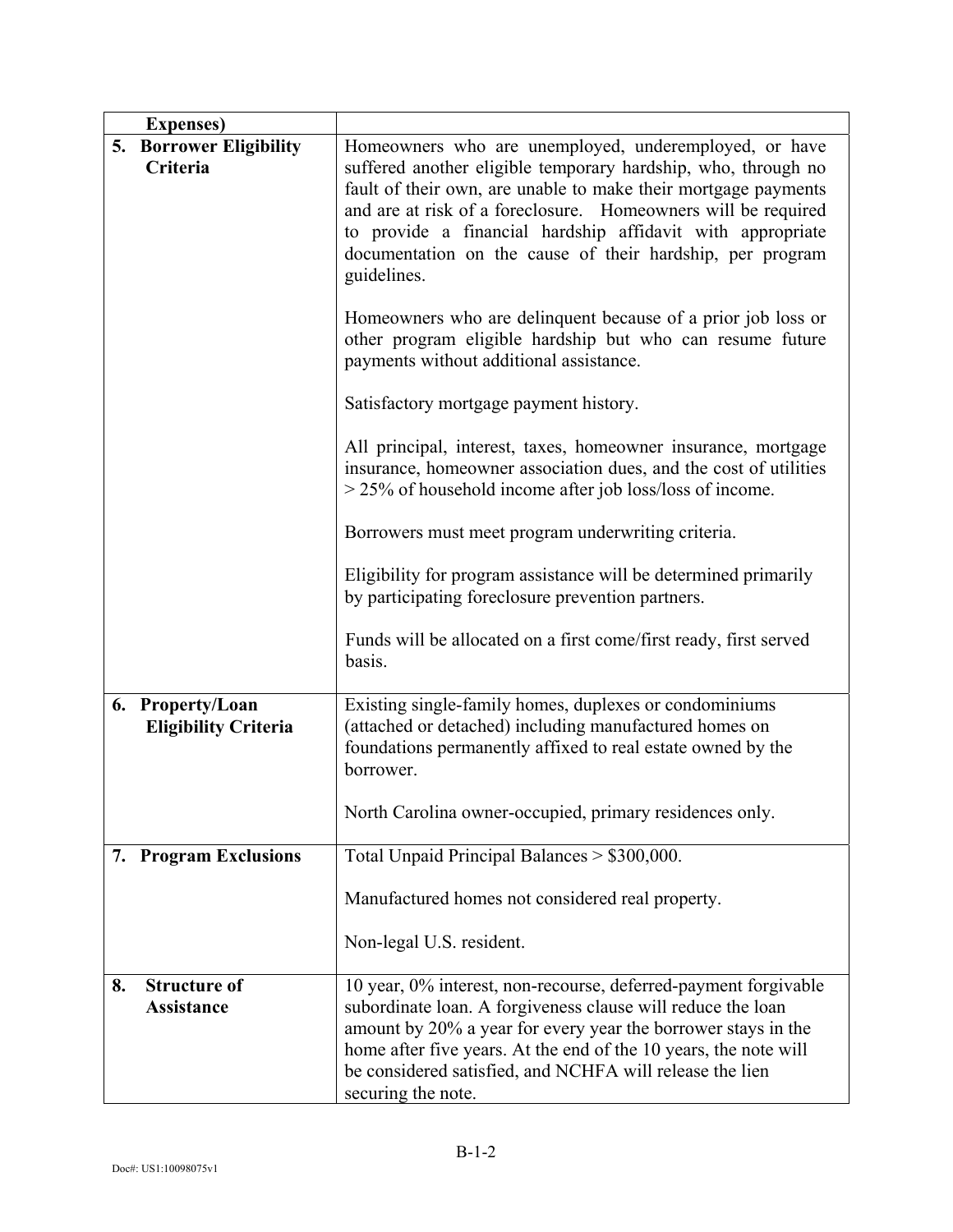|                                                                    | All or a portion of the unforgiven loan funds are due and<br>payable to NCHFA if home is sold, refinanced or no longer<br>owner occupied (unless otherwise prohibited under applicable<br>federal law). Loans are repayable only from proceeds to the<br>borrower from a sale or refinance. If the property is sold or<br>refinanced and has not increased in equity to the degree<br>necessary to repay the loan, all or a portion of the loan<br>remaining unpaid after the proceeds are applied will be<br>forgiven. |
|--------------------------------------------------------------------|-------------------------------------------------------------------------------------------------------------------------------------------------------------------------------------------------------------------------------------------------------------------------------------------------------------------------------------------------------------------------------------------------------------------------------------------------------------------------------------------------------------------------|
|                                                                    | NCHFA will agree to subordinate the MPP-1 Loan for<br>borrowers who refinance their mortgage(s) to receive more<br>favorable loan terms. If a borrower refinances their loan to<br>consolidate debt or receives cash out, the borrower would be<br>required to repay the MPP-1 Loan according to the loan terms.                                                                                                                                                                                                        |
|                                                                    | All deferred, subordinate mortgages will be evidenced by a<br>promissory note and secured by a deed of trust on the property.                                                                                                                                                                                                                                                                                                                                                                                           |
|                                                                    | Any funds returned according to established program guidelines<br>will be recaptured and used to assist additional homeowners<br>through December 31, 2017. After December 31, 2017, the<br>funds will be returned to Treasury.                                                                                                                                                                                                                                                                                         |
| <b>Per Household</b><br>9.<br><b>Assistance</b>                    | The average loan amount will be \$20,000 per borrower.                                                                                                                                                                                                                                                                                                                                                                                                                                                                  |
|                                                                    | Effective for all loans closed after January 31, 2012:<br>Maximum assistance up to \$36,000 and not to exceed 36<br>months per household.                                                                                                                                                                                                                                                                                                                                                                               |
| 10. Duration of Assistance                                         | Effective for all loans closed after January 31, 2012:<br>Up to 36 months for those in job training/education program.<br>Up to 18 months for those in a job search.                                                                                                                                                                                                                                                                                                                                                    |
| 11. Estimated Number of<br>Participating                           | 5,410 homeowners over the next 3 years.                                                                                                                                                                                                                                                                                                                                                                                                                                                                                 |
| <b>Households</b>                                                  | Estimated number served based on average loan amount of<br>\$20,000 per homeowner.                                                                                                                                                                                                                                                                                                                                                                                                                                      |
| 12. Program Inception/<br><b>Duration</b>                          | Program began October 18, 2010. Recaptured funds may be<br>recycled and used in the program until December 31, 2017.                                                                                                                                                                                                                                                                                                                                                                                                    |
| 13. Program Interactions<br>with Other Programs<br>(e.g. other HFA | Borrowers can access more than one of our HHF programs, if<br>needed and appropriate. For example, a borrower can receive<br>MPP-1 assistance while they look for a new job and then                                                                                                                                                                                                                                                                                                                                    |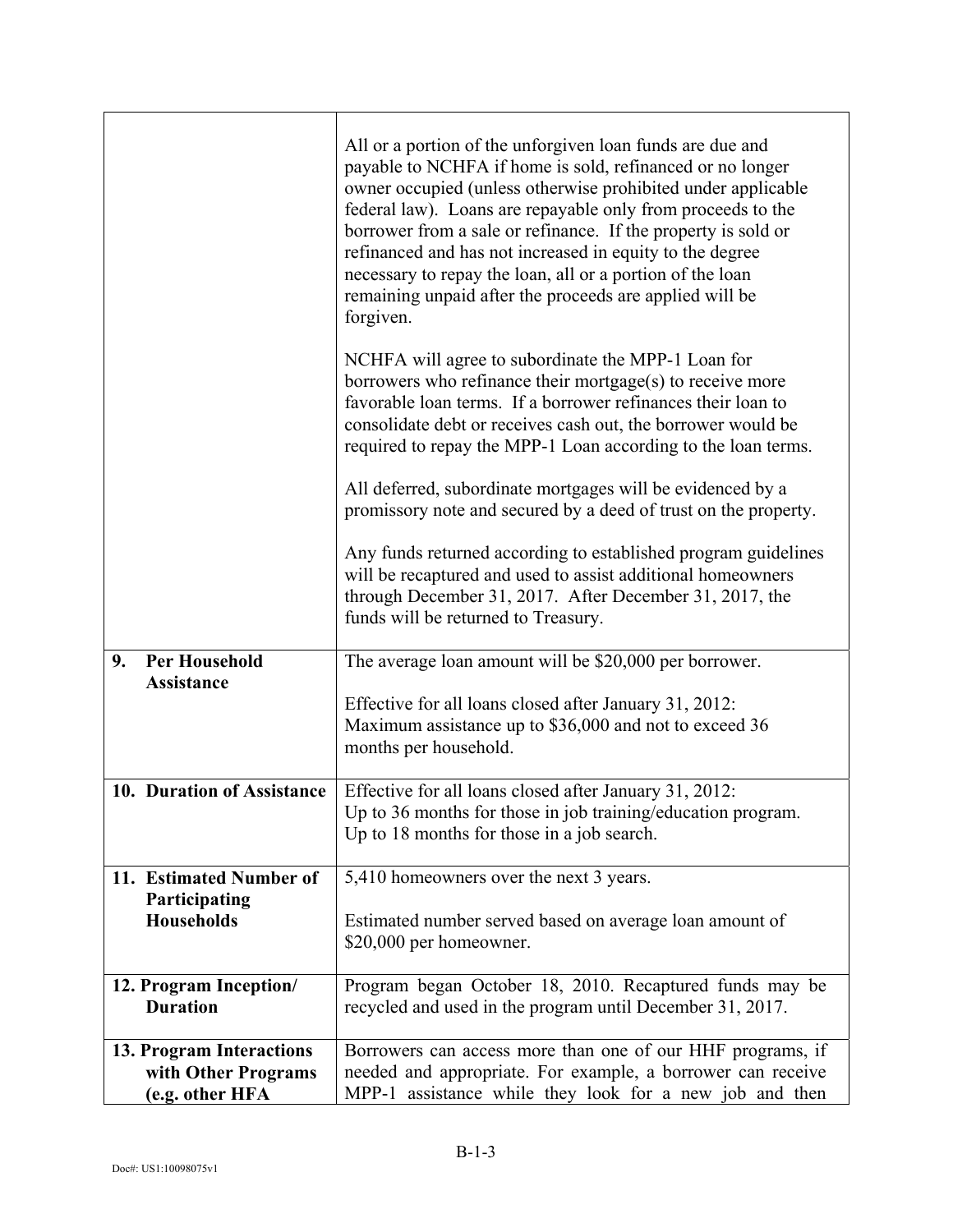| programs)                                | receive Second Mortgage Refinance Program or Modification<br>Enabling Pilot Program assistance once they can resume future<br>payments without additional assistance. Homeowners who<br>continue to struggle with unaffordable mortgage payments may<br>be eligible to participate in the Principal Reduction Recast/Lien<br>Extinguishment for Unaffordable Mortgages Program.<br>Maximum total assistance amount per household is \$75,000 if<br>participating in multiple HHF programs.                                                                                                                                                                                                                                                                                                                                                                                                                                                                                                                                                                        |
|------------------------------------------|-------------------------------------------------------------------------------------------------------------------------------------------------------------------------------------------------------------------------------------------------------------------------------------------------------------------------------------------------------------------------------------------------------------------------------------------------------------------------------------------------------------------------------------------------------------------------------------------------------------------------------------------------------------------------------------------------------------------------------------------------------------------------------------------------------------------------------------------------------------------------------------------------------------------------------------------------------------------------------------------------------------------------------------------------------------------|
| 14. Program Interactions<br>with HAMP    | The MPP-1 would help borrowers who need more than the 3-6<br>months of assistance available through the new Home<br>Affordable Unemployment Program (UP), which began August<br>1, 2010.<br>Borrowers who are eligible for MPP-1 would not be required to<br>participate in UP prior to receiving assistance with MPP-1.<br>In addition, MPP-1 would also help borrowers who don't<br>qualify for assistance under the new UP because they are more<br>than 3 months behind in mortgage payments and/or they are not<br>currently receiving unemployment (i.e., self-employed<br>homeowners).<br>Finally, borrowers can receive HAMP assistance prior to or<br>after receiving Hardest Hit Fund assistance. For example, a<br>borrower may receive UP assistance for 3-6 months and then<br>receive MPP-1 assistance for several more months, if needed.<br>MPP-1 assistance will not be available to a borrower who is in a<br>trial loan modification. MPP-1 assistance may be available to a<br>borrower who has received a permanent loan modification if the |
| 15. Program Leverage                     | borrower has a need.<br>Once MPP-1 assistance has ended, a borrower may be eligible<br>to receive a loan modification from HAMP, if needed and<br>eligible.<br>None                                                                                                                                                                                                                                                                                                                                                                                                                                                                                                                                                                                                                                                                                                                                                                                                                                                                                               |
| with Other Financial<br><b>Resources</b> |                                                                                                                                                                                                                                                                                                                                                                                                                                                                                                                                                                                                                                                                                                                                                                                                                                                                                                                                                                                                                                                                   |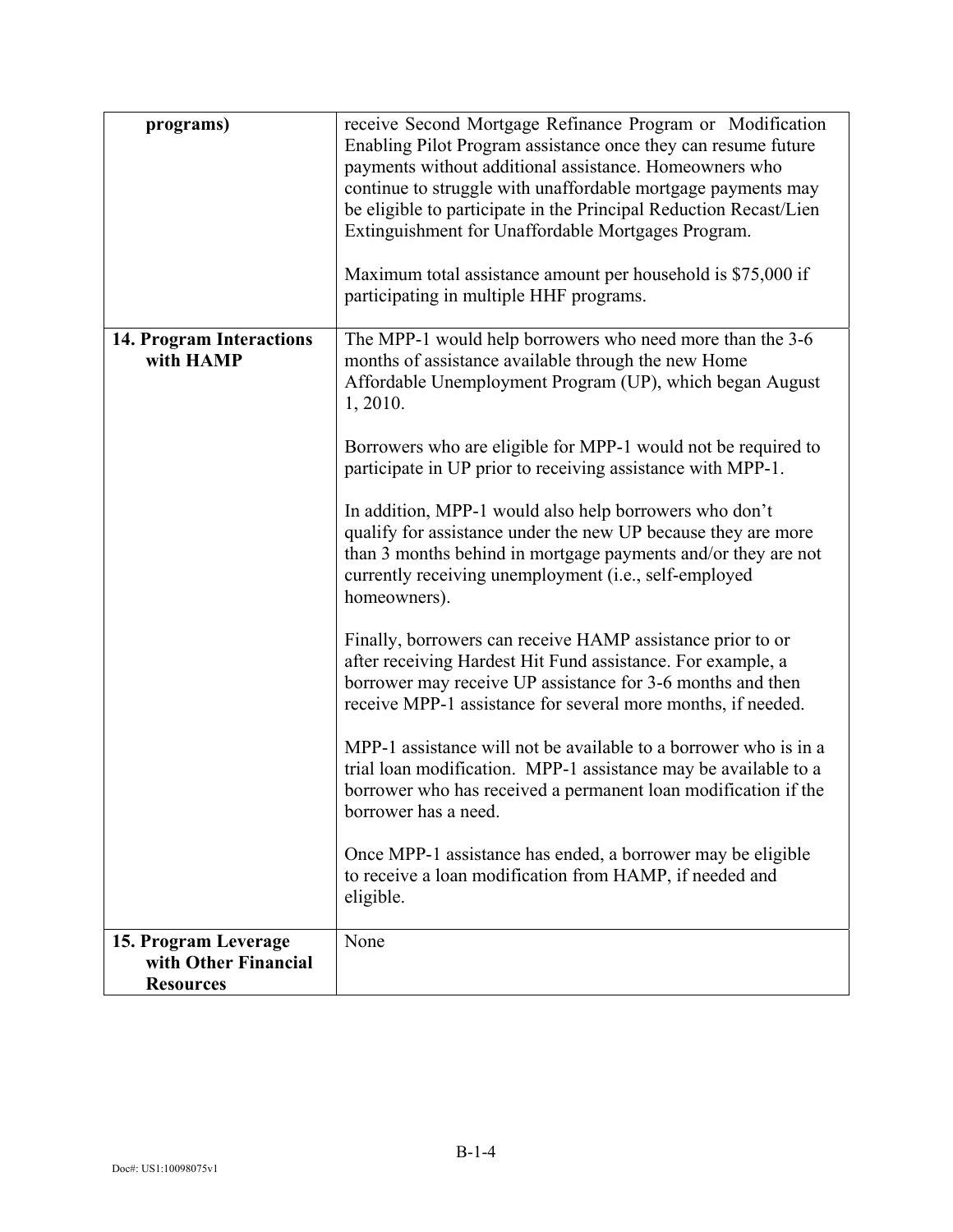### **North Carolina Housing Finance Agency's Mortgage Payment Program (MPP-2) Summary Guidelines**

|    | 1. Program Overview                        | The North Carolina Housing Finance Agency (NCHFA)<br>Mortgage Payment Program (MPP-2) will provide loans to<br>unemployed or substantially underemployed homeowners who,<br>through no fault of their own, are financially unable to make<br>their mortgage payments and are in danger of losing their homes<br>to foreclosure.<br>Loan proceeds will be used to pay all mortgage and mortgage-<br>related expenses (i.e. property taxes, homeowner insurance,<br>mortgage insurance and homeowner association dues), including<br>subordinate mortgage loans, until the homeowner secures<br>employment or completes training for a new career. |
|----|--------------------------------------------|--------------------------------------------------------------------------------------------------------------------------------------------------------------------------------------------------------------------------------------------------------------------------------------------------------------------------------------------------------------------------------------------------------------------------------------------------------------------------------------------------------------------------------------------------------------------------------------------------------------------------------------------------|
|    | 2. Program Goals                           | To assist 14,100 homeowners.<br>The following types of<br>assistance will be provided:                                                                                                                                                                                                                                                                                                                                                                                                                                                                                                                                                           |
|    |                                            | <b>Job Search or Short-term Assistance</b><br>To help homeowners while they look for a new job.                                                                                                                                                                                                                                                                                                                                                                                                                                                                                                                                                  |
|    |                                            |                                                                                                                                                                                                                                                                                                                                                                                                                                                                                                                                                                                                                                                  |
|    |                                            | <b>Job Training or Long-term Assistance</b><br>To help homeowners while they<br>complete<br>job<br>a<br>training/education program to help secure a new job.                                                                                                                                                                                                                                                                                                                                                                                                                                                                                     |
|    |                                            | <b>Reinstatement Only or One-time Assistance</b>                                                                                                                                                                                                                                                                                                                                                                                                                                                                                                                                                                                                 |
|    |                                            | To help homeowners who have found a new job but need help<br>to bring their mortgage current due to arrearages accumulated<br>during a period of unemployment.                                                                                                                                                                                                                                                                                                                                                                                                                                                                                   |
|    | 3. Target<br><b>Population/Areas</b>       | Homeowners who are unemployed, or substantially<br>underemployed, and/or reemployed but need help bringing their<br>mortgage current.                                                                                                                                                                                                                                                                                                                                                                                                                                                                                                            |
|    |                                            | This Program will be available in all North Carolina counties.                                                                                                                                                                                                                                                                                                                                                                                                                                                                                                                                                                                   |
| 4. | <b>Program Allocation</b><br>(Excluding    | \$282,381,786.00                                                                                                                                                                                                                                                                                                                                                                                                                                                                                                                                                                                                                                 |
|    | <b>Administrative</b><br><b>Expenses</b> ) |                                                                                                                                                                                                                                                                                                                                                                                                                                                                                                                                                                                                                                                  |
| 5. | <b>Borrower Eligibility</b>                | Unemployed or substantially underemployed homeowners who,                                                                                                                                                                                                                                                                                                                                                                                                                                                                                                                                                                                        |
|    | Criteria                                   | through no fault of their own, are unable to make their mortgage                                                                                                                                                                                                                                                                                                                                                                                                                                                                                                                                                                                 |
|    |                                            |                                                                                                                                                                                                                                                                                                                                                                                                                                                                                                                                                                                                                                                  |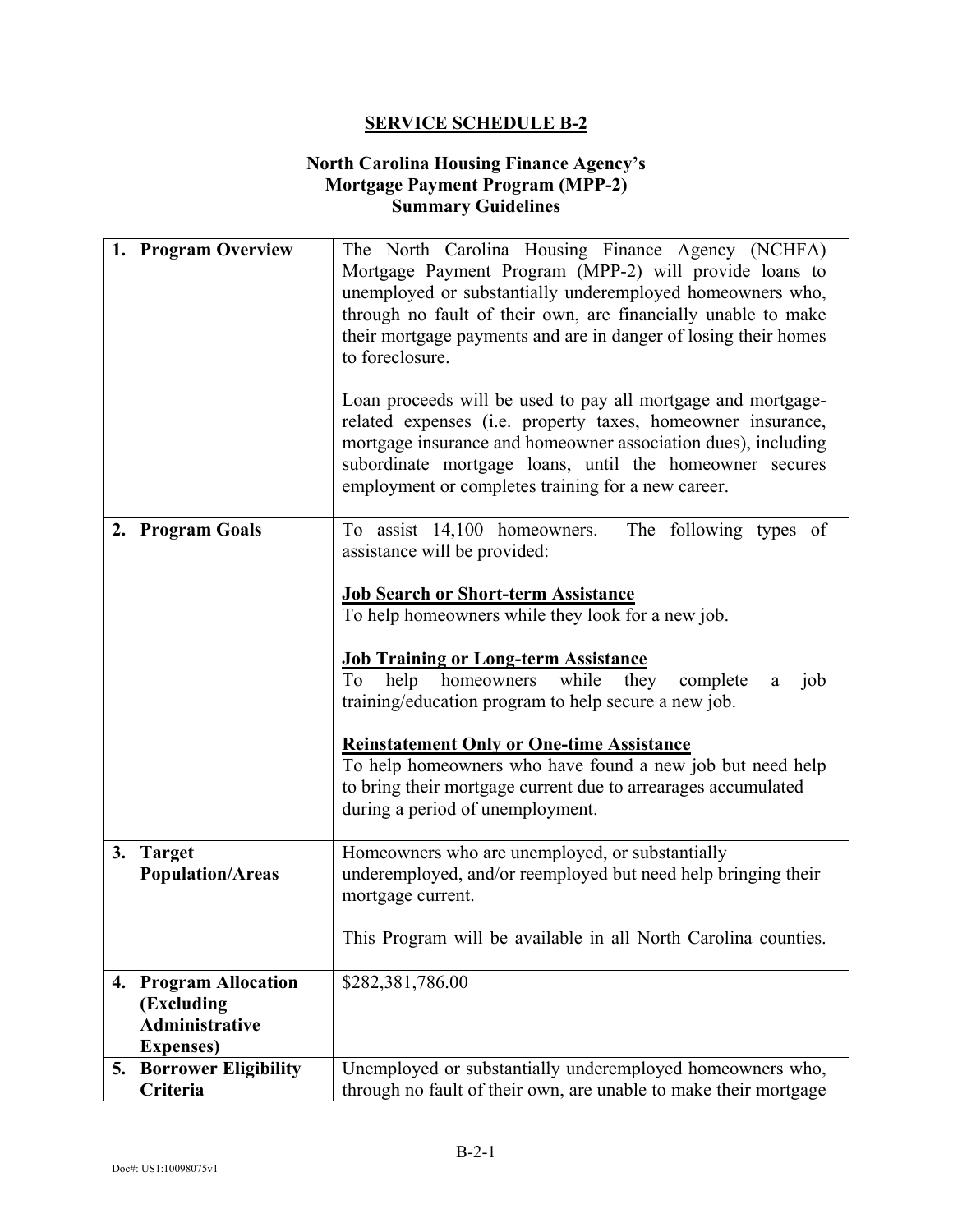|                                                 | payments and are at risk of a foreclosure. Homeowners will be<br>required to provide a financial hardship affidavit with<br>appropriate documentation of unemployment, per program<br>guidelines.                                                                                                                                                       |
|-------------------------------------------------|---------------------------------------------------------------------------------------------------------------------------------------------------------------------------------------------------------------------------------------------------------------------------------------------------------------------------------------------------------|
|                                                 | Homeowners who are delinquent due to arrearages accumulated<br>during a period of unemployment but who can resume future<br>payments without additional assistance.                                                                                                                                                                                     |
|                                                 | Satisfactory mortgage payment history.                                                                                                                                                                                                                                                                                                                  |
|                                                 | All principal, interest, taxes, homeowner insurance, mortgage<br>insurance, homeowner association dues, and the cost of utilities<br>$>$ 25% of household income after job loss/loss of income.                                                                                                                                                         |
|                                                 | Borrowers must meet program underwriting criteria.<br>Eligibility for program assistance will be determined primarily<br>by participating foreclosure prevention partners.                                                                                                                                                                              |
|                                                 | Funds will be allocated on a first come/first ready, first served<br>basis.                                                                                                                                                                                                                                                                             |
| 6. Property/Loan<br><b>Eligibility Criteria</b> | Existing single-family homes, duplexes or condominiums<br>(attached or detached) including manufactured homes on<br>foundations permanently affixed to real estate owned by the<br>borrower.                                                                                                                                                            |
|                                                 | North Carolina owner-occupied, primary residences only.                                                                                                                                                                                                                                                                                                 |
| 7. Program Exclusions                           | Total Unpaid Principal Balances > \$300,000.                                                                                                                                                                                                                                                                                                            |
|                                                 | Manufactured homes not considered real property.                                                                                                                                                                                                                                                                                                        |
|                                                 | Non-legal U.S. resident.                                                                                                                                                                                                                                                                                                                                |
| 8. Structure of<br><b>Assistance</b>            | 10 year, 0% interest, non-recourse, deferred-payment,<br>forgivable, subordinate loan. A forgiveness clause will reduce<br>the loan amount by 20% a year for every year the borrower<br>stays in the home after five years. At the end of the 10 years, the<br>note will be considered satisfied, and NCHFA will release the<br>lien securing the note. |
|                                                 | All or a portion of the unforgiven loan funds are due and<br>payable to NCHFA if home is sold, refinanced or no longer<br>owner-occupied (unless otherwise prohibited under applicable<br>federal law). Loans are repayable only from proceeds to the                                                                                                   |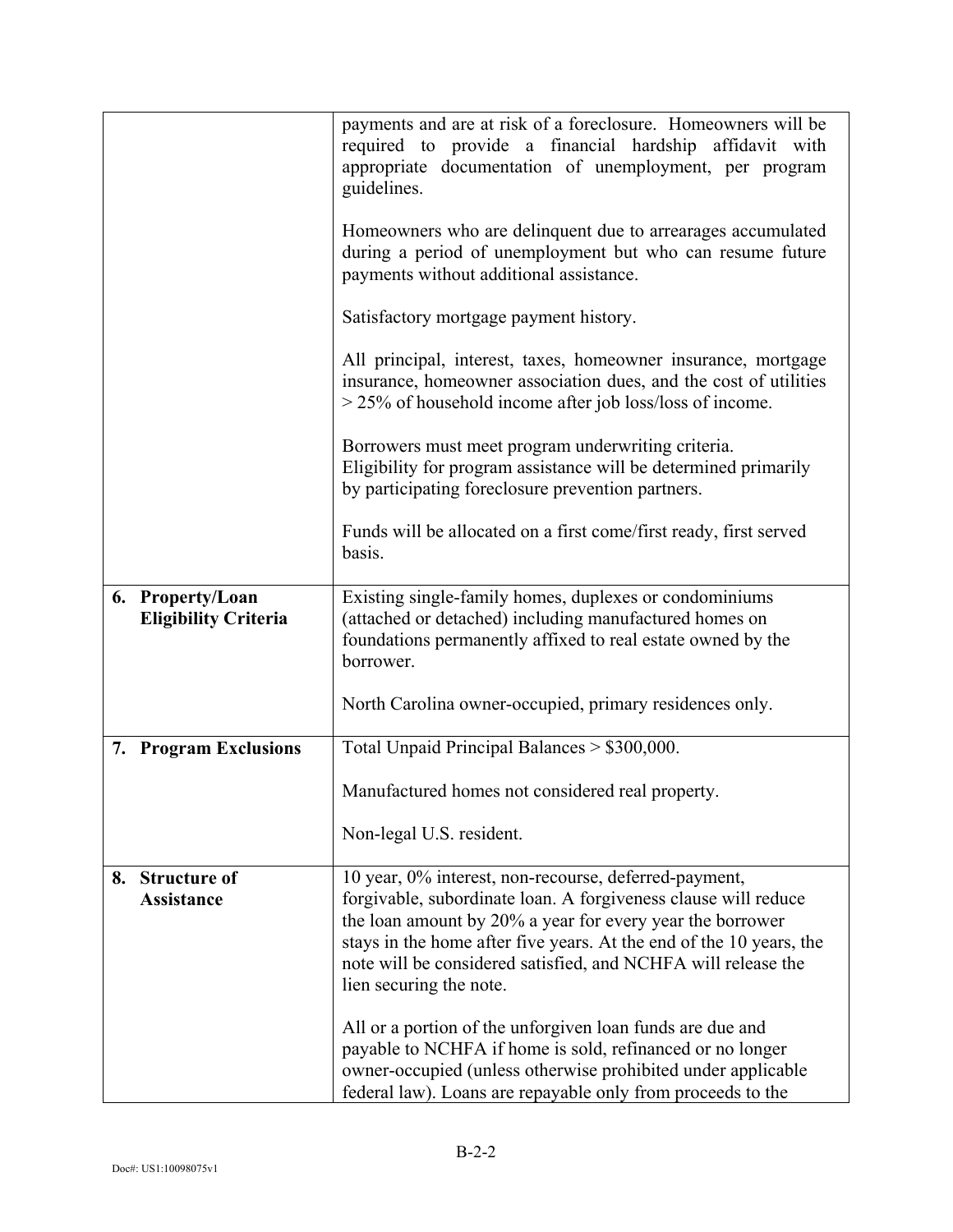|                                       | borrower from a sale or refinance. If the property is sold or<br>refinanced and has not increased in equity to the degree     |
|---------------------------------------|-------------------------------------------------------------------------------------------------------------------------------|
|                                       | necessary to fully repay the loan, all or the excess portion of the                                                           |
|                                       | loan remaining after the proceeds are applied will be forgiven.                                                               |
|                                       |                                                                                                                               |
|                                       | NCHFA will agree to subordinate the MPP-2 Loan for                                                                            |
|                                       | borrowers who refinance their mortgage(s) to receive more                                                                     |
|                                       | favorable loan terms. If a borrower refinances their loan to                                                                  |
|                                       | consolidate debt or receives cash out, the borrower would be                                                                  |
|                                       | required to repay the MPP-2 Loan according to the loan terms.                                                                 |
|                                       | All deferred, subordinate mortgages will be evidenced by a<br>promissory note and secured by a deed of trust on the property. |
|                                       | Any funds returned according to established program guidelines                                                                |
|                                       | will be recaptured and used to assist additional homeowners                                                                   |
|                                       | through December 31, 2017. After December 31, 2017, all                                                                       |
|                                       | remaining and recaptured funds will be returned to Treasury.                                                                  |
|                                       |                                                                                                                               |
| 9. Per Household<br><b>Assistance</b> | The average loan amount is expected to be \$20,000 per<br>borrower.                                                           |
|                                       | Effective for all loans closed after January 31, 2012:                                                                        |
|                                       | Maximum assistance up to \$36,000 and not to exceed 36 months                                                                 |
|                                       | per household.                                                                                                                |
|                                       |                                                                                                                               |
| 10. Duration of Assistance            | Effective for all loans closed after January 31, 2012:                                                                        |
|                                       | Up to 36 months for those in job training/education program.                                                                  |
|                                       | Up to 18 months for those in a job search.                                                                                    |
|                                       |                                                                                                                               |
| 11. Estimated Number of               | 14,100 homeowners.                                                                                                            |
| Participating                         | Estimated number served based on average loan amount of                                                                       |
| <b>Households</b>                     | \$20,000 per homeowner.                                                                                                       |
| 12. Program Inception/                | Program began November 7, 2011. Recaptured funds may be                                                                       |
| <b>Duration</b>                       | recycled and used in the program until December 31, 2017.                                                                     |
|                                       |                                                                                                                               |
| 13. Program Interaction               | Borrowers can access more than one of our HHF programs, if                                                                    |
| with Other HFA                        | needed and appropriate. For example, a borrower can receive                                                                   |
| <b>Programs</b>                       | MPP-2 assistance while they look for a new job and then receive                                                               |
|                                       | Second Mortgage Refinance Program or Modification Enabling                                                                    |
|                                       | Pilot Program assistance once they secure a new job.                                                                          |
|                                       | Homeowners who continue to struggle with unaffordable                                                                         |
|                                       | mortgage payments may be eligible to participate in the                                                                       |
|                                       | Principal Reduction Recast/Lien Extinguishment for                                                                            |
|                                       | Unaffordable Mortgages Program.                                                                                               |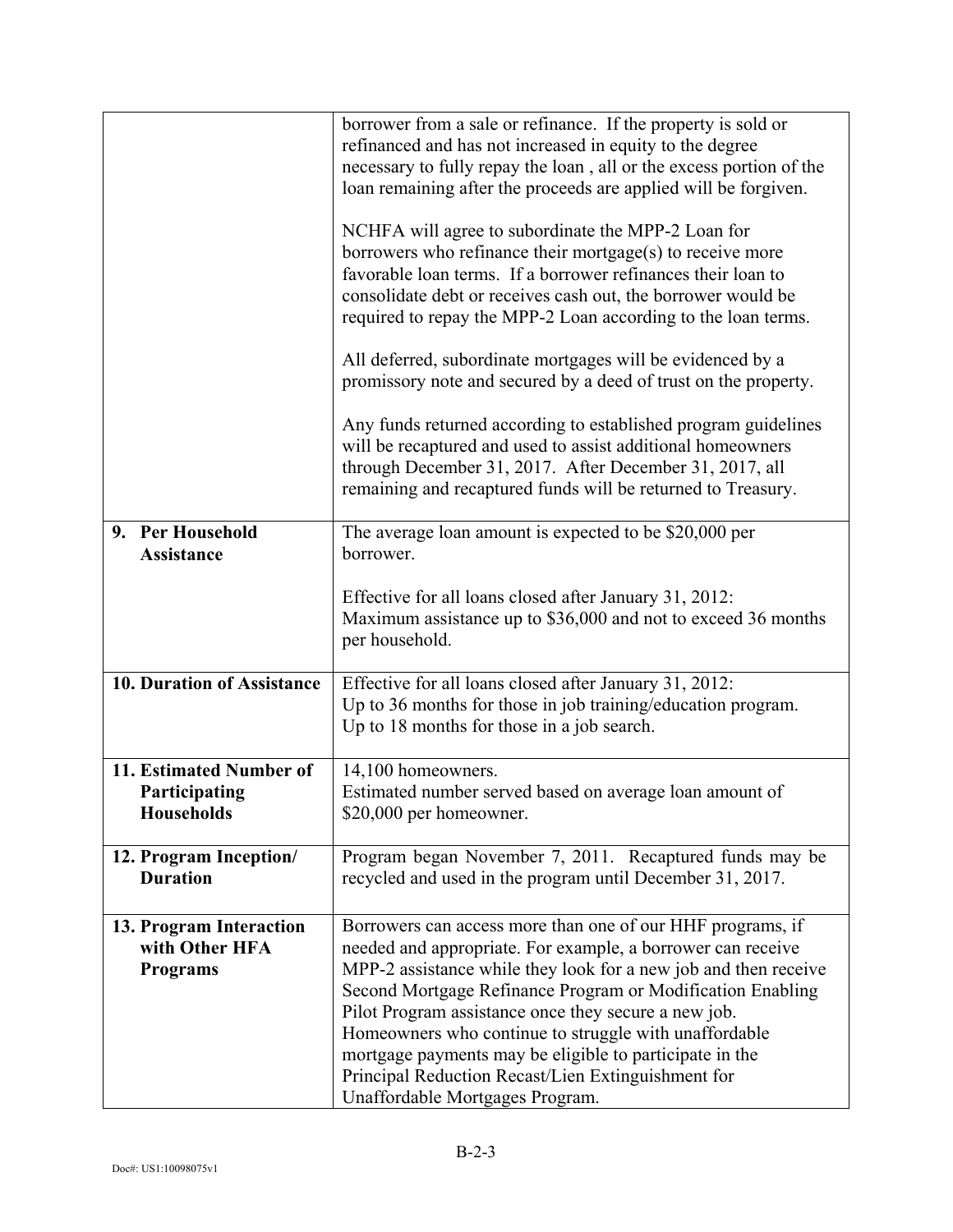|                                          | Maximum total assistance amount per household is \$75,000 if<br>participating in multiple HHF programs.                                                                                                                                                          |
|------------------------------------------|------------------------------------------------------------------------------------------------------------------------------------------------------------------------------------------------------------------------------------------------------------------|
| 14. Program Interaction<br>with HAMP     | The MPP-2 would help borrowers who need more than the 3-6<br>months of assistance available through the new Home<br>Affordable Unemployment Program (UP), which began in<br>August, 2010.                                                                        |
|                                          | Borrowers who are eligible for MPP-2 would not be required to<br>participate in UP prior to receiving assistance with MPP-2.                                                                                                                                     |
|                                          | In addition, MPP-2 would also help borrowers who don't<br>qualify for assistance under the new UP because they are more<br>than 3 months behind in mortgage payments and/or they are not<br>currently receiving unemployment (i.e. self-employed<br>homeowners). |
|                                          | Finally, borrowers can receive HAMP assistance prior to or<br>after receiving Hardest Hit Fund assistance. For example, a<br>borrower may receive UP assistance for 3-6 months and then<br>receive MPP-2 assistance for several more months, if needed.          |
|                                          | MPP-2 assistance will not be available to a borrower who is in a<br>trial loan modification. MPP-2 assistance may be available to a<br>borrower who has received a permanent loan modification if the<br>borrower has a need.                                    |
|                                          | Once MPP-2 assistance has ended, a borrower may be eligible<br>to receive a loan modification from HAMP, if needed and<br>eligible.                                                                                                                              |
| 15. Program Leverage                     | None                                                                                                                                                                                                                                                             |
| with Other Financial<br><b>Resources</b> |                                                                                                                                                                                                                                                                  |
|                                          |                                                                                                                                                                                                                                                                  |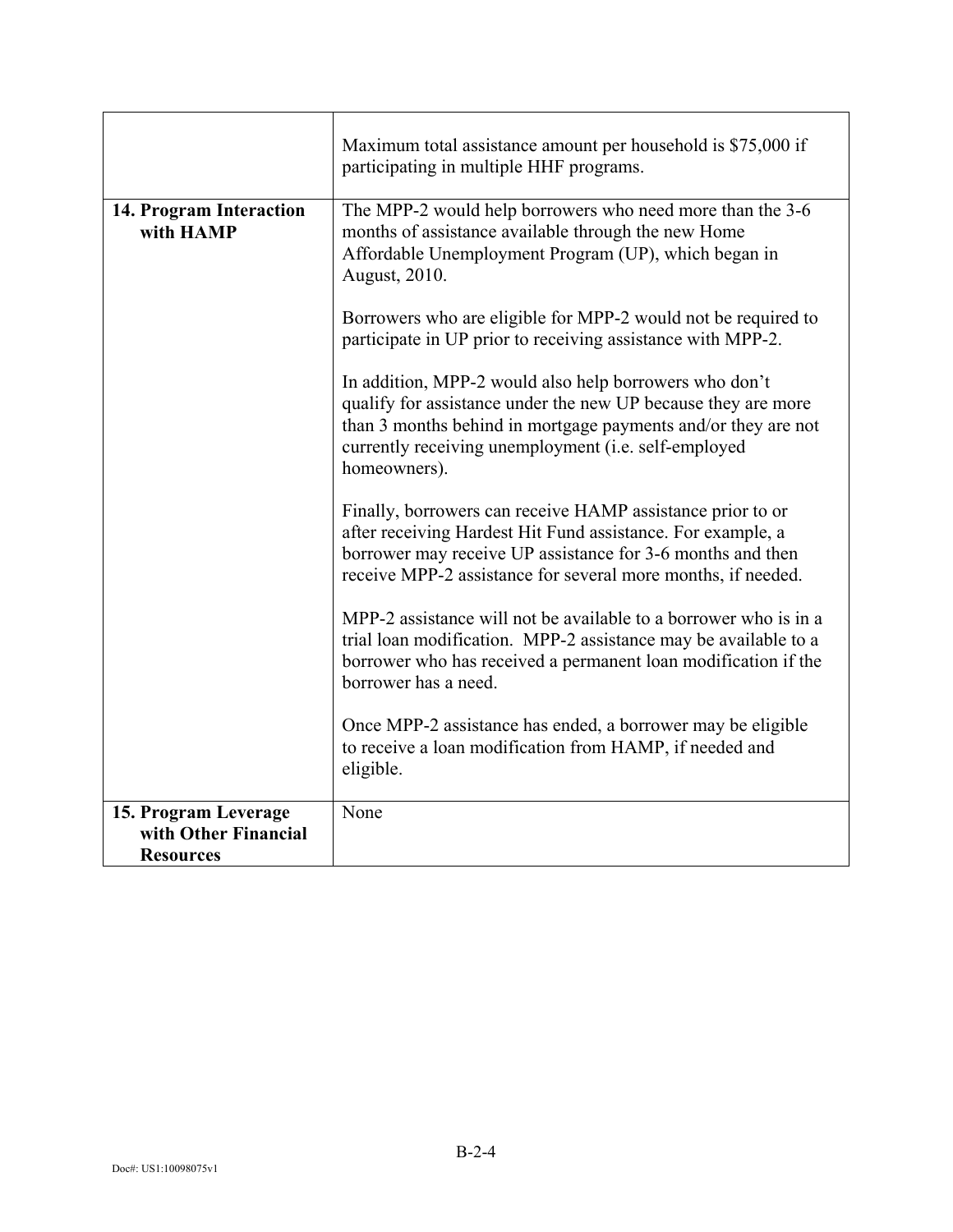### **North Carolina Housing Finance Agency's Second Mortgage Refinance Program (SMRP) Summary Guidelines**

| 1. | <b>Program Overview</b>                                                               | Government officials have estimated about 50% of troubled<br>borrowers have a second mortgage. Homeowners are frequently<br>unable to make their second mortgage payment and are in<br>danger of losing their homes to foreclosure.<br>The Second Mortgage Refinance Program (SMRP) will<br>benefit homeowners with second mortgages who, through no<br>fault of their own, are financially unable to make their mortgage<br>payment because of a prior job loss, reduced income, or other<br>program-eligible hardship.<br>This program will provide a more affordable housing expense<br>by refinancing the second mortgage to a $0\%$ -interest, non-<br>recourse, deferred-payment subordinate loan. |
|----|---------------------------------------------------------------------------------------|----------------------------------------------------------------------------------------------------------------------------------------------------------------------------------------------------------------------------------------------------------------------------------------------------------------------------------------------------------------------------------------------------------------------------------------------------------------------------------------------------------------------------------------------------------------------------------------------------------------------------------------------------------------------------------------------------------|
| 2. | <b>Program Goals</b>                                                                  | To assist 400 homeowners facing foreclosure in all 100 North<br>Carolina counties.<br>The goal of this program is to extinguish the existing second<br>mortgage and replace it with a 0%-interest, non-recourse,<br>deferred-payment subordinate loan. This will reduce the<br>borrower's monthly mortgage payment and in some instances<br>may expedite movement of a qualified applicant into a HAMP<br>first mortgage modification process.                                                                                                                                                                                                                                                           |
| 3. | <b>Target Population/</b><br><b>Areas</b>                                             | Our target population will be homeowners facing foreclosure in<br>all 100 North Carolina counties who have a $1st$ and $2nd$ mortgage<br>whereby the total mortgage payment is causing the home to be<br>unaffordable under program guidelines.                                                                                                                                                                                                                                                                                                                                                                                                                                                          |
| 4. | <b>Program Allocation</b><br>(Excluding<br><b>Administrative</b><br><b>Expenses</b> ) | \$10,000,000.00                                                                                                                                                                                                                                                                                                                                                                                                                                                                                                                                                                                                                                                                                          |
| 5. | <b>Borrower Eligibility</b><br>Criteria                                               | Eligible homeowners must be those facing foreclosure due to<br>recent unemployment, loss of income, reduction in income, or<br>other demonstrated financial hardships. Homeowners will be<br>required to provide a financial hardship affidavit with<br>appropriate documentation on the cause of the hardship.                                                                                                                                                                                                                                                                                                                                                                                          |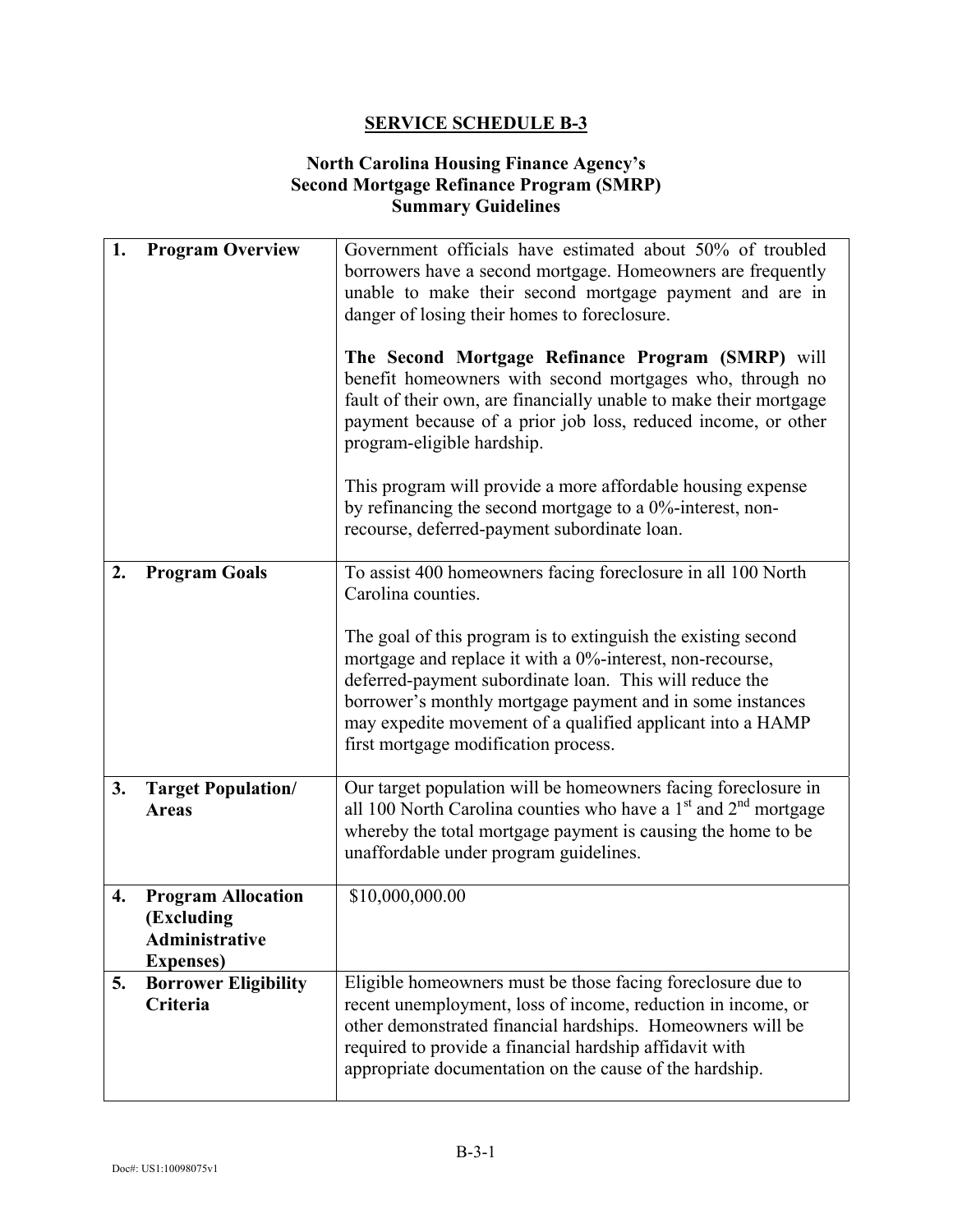|    |                                              | Satisfactory mortgage payment history.                                                                                                                                                                                                                                                                                                                                                                                                                                                |
|----|----------------------------------------------|---------------------------------------------------------------------------------------------------------------------------------------------------------------------------------------------------------------------------------------------------------------------------------------------------------------------------------------------------------------------------------------------------------------------------------------------------------------------------------------|
|    |                                              | All principal, interest, taxes, homeowner insurance, mortgage<br>insurance, homeowner association dues, and the cost of utilities<br>$>$ 25% of household income after job loss/loss of income.                                                                                                                                                                                                                                                                                       |
|    |                                              | Extinguishment of second loan with SMRP will only occur if<br>the first mortgage loan is current.                                                                                                                                                                                                                                                                                                                                                                                     |
|    |                                              | Borrowers must meet program underwriting criteria.                                                                                                                                                                                                                                                                                                                                                                                                                                    |
|    |                                              | Funds will be allocated on a first come/first ready, first served<br>basis.                                                                                                                                                                                                                                                                                                                                                                                                           |
| 6. | Property/Loan<br><b>Eligibility Criteria</b> | Existing single-family homes, duplexes or condominiums<br>(attached or detached) including manufactured homes on<br>foundations permanently affixed to real estate owned by the<br>borrower.                                                                                                                                                                                                                                                                                          |
|    |                                              | North Carolina owner-occupied, primary residences only.                                                                                                                                                                                                                                                                                                                                                                                                                               |
| 7. | <b>Program Exclusions</b>                    | Total Unpaid Principal Balances > \$300,000.                                                                                                                                                                                                                                                                                                                                                                                                                                          |
|    |                                              | Manufactured homes not considered real property.                                                                                                                                                                                                                                                                                                                                                                                                                                      |
|    |                                              | Second Mortgage Refinance will not be available to a<br>homeowner that is eligible or participating in 2MP.                                                                                                                                                                                                                                                                                                                                                                           |
|    |                                              | Non-legal U.S. resident.                                                                                                                                                                                                                                                                                                                                                                                                                                                              |
| 8. | <b>Structure of</b><br><b>Assistance</b>     | 30 year, 0%-interest, non-recourse, deferred-payment<br>subordinate loan.                                                                                                                                                                                                                                                                                                                                                                                                             |
|    |                                              | All loan funds are due and payable to NCHFA if home is sold,<br>refinanced or no longer owner-occupied (unless otherwise<br>prohibited under applicable federal law). Loans are repayable<br>only from proceeds to the borrower from a sale or refinance. If<br>the property is sold or refinanced and has not increased in<br>equity to the degree necessary to repay the loan, all or a portion<br>of the loan remaining unpaid after the proceeds are applied will<br>be forgiven. |
|    |                                              | NCHFA will agree to subordinate the SMRP Loan for<br>borrowers who refinance their mortgage(s) to receive more<br>favorable loan terms. If a borrower receives cash out with a<br>refinance, the borrower would be required to repay the SMRP                                                                                                                                                                                                                                         |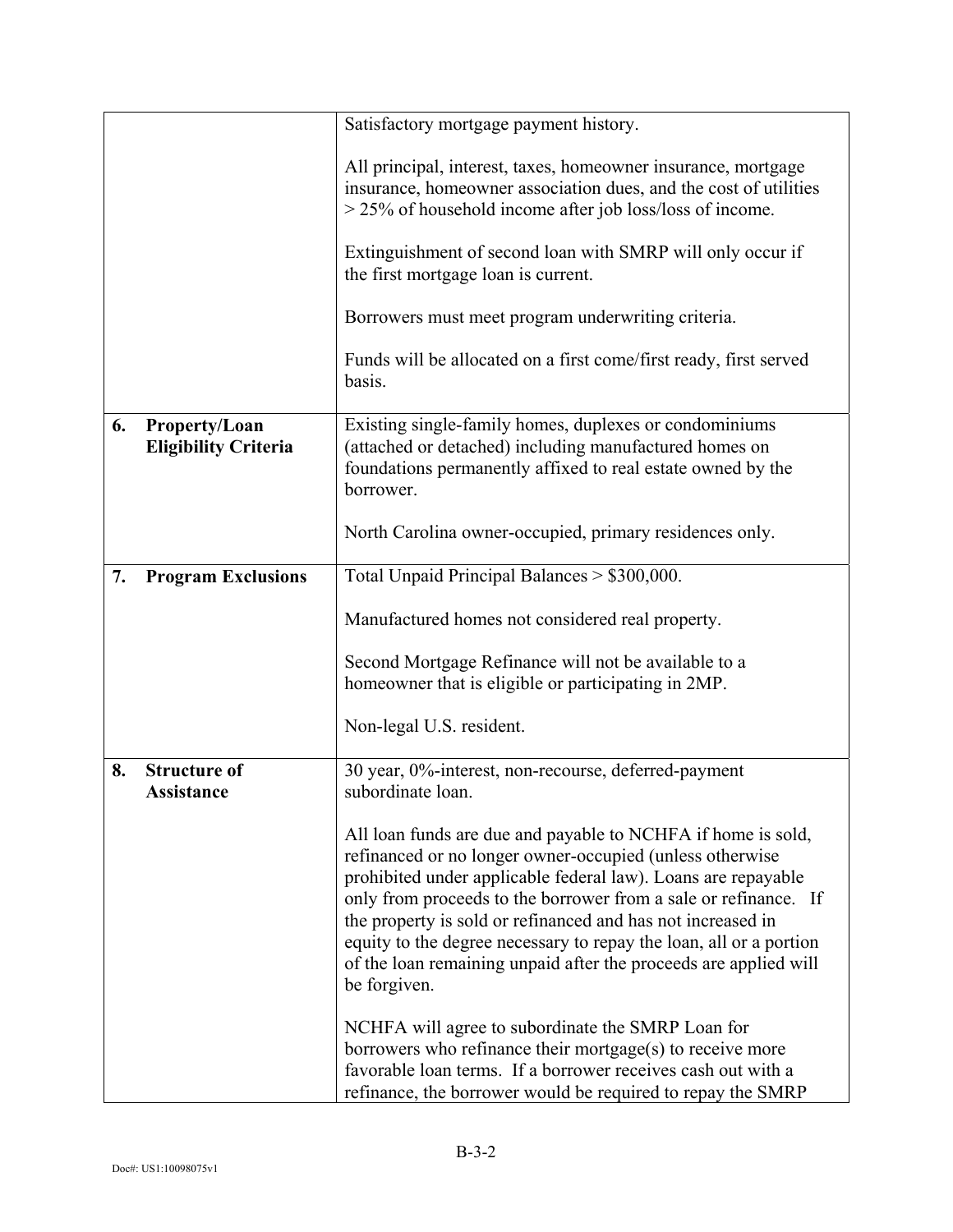|    |                                                                                 | Loan according to the loan terms.                                                                                                                                                                                                                                                                                                                                                                                                                                                                                                                                                                                                                                                                                                                     |
|----|---------------------------------------------------------------------------------|-------------------------------------------------------------------------------------------------------------------------------------------------------------------------------------------------------------------------------------------------------------------------------------------------------------------------------------------------------------------------------------------------------------------------------------------------------------------------------------------------------------------------------------------------------------------------------------------------------------------------------------------------------------------------------------------------------------------------------------------------------|
|    |                                                                                 | All deferred subordinate mortgages will be evidenced by a<br>promissory note and secured by a deed of trust on the property.                                                                                                                                                                                                                                                                                                                                                                                                                                                                                                                                                                                                                          |
|    |                                                                                 | Any funds returned according to established program guidelines<br>will be recaptured and used to assist additional homeowners<br>through December 31, 2017. After December 31, 2017, the<br>funds will be returned to Treasury.                                                                                                                                                                                                                                                                                                                                                                                                                                                                                                                       |
| 9. | <b>Per Household</b><br><b>Assistance</b>                                       | Under this program, eligible borrowers may receive up to<br>\$50,000 plus all related fees as a subordinate loan.                                                                                                                                                                                                                                                                                                                                                                                                                                                                                                                                                                                                                                     |
|    |                                                                                 | If \$50,000 is insufficient to extinguish the second mortgage, the<br>Agency will only offer these funds if the second lien holder is<br>willing to take the amount supplied to extinguish the debt<br>without a deficiency judgment.                                                                                                                                                                                                                                                                                                                                                                                                                                                                                                                 |
|    |                                                                                 | The average loan amount is expected to be \$25,000 per borrower.                                                                                                                                                                                                                                                                                                                                                                                                                                                                                                                                                                                                                                                                                      |
|    | 10. Duration of Assistance                                                      | Assistance under SMRP is a one-time payment.                                                                                                                                                                                                                                                                                                                                                                                                                                                                                                                                                                                                                                                                                                          |
|    | 11. Estimated Number of<br>Participating<br><b>Households</b>                   | 400 homeowners.                                                                                                                                                                                                                                                                                                                                                                                                                                                                                                                                                                                                                                                                                                                                       |
|    | 12. Program Inception/<br><b>Duration</b>                                       | The program began June 6, 2011. Recaptured funds may be<br>recycled and used in the program until December 31, 2017.                                                                                                                                                                                                                                                                                                                                                                                                                                                                                                                                                                                                                                  |
|    | 13. Program Interactions<br>with Other Programs<br>(e.g. other HFA<br>programs) | Homeowners who participate in the Mortgage Payment<br>Program (MPP) may be eligible to participate in SMRP if the<br>borrower has the ability to resume first mortgage payment yet<br>second mortgage payment remains unaffordable. Eligible<br>delinquent borrowers will be brought current with MPP One-<br>Time Reinstatement if necessary and then are eligible for<br>SMRP. Homeowners struggling with unaffordable mortgage<br>payments may be eligible to participate in the Principal<br>Reduction Recast/Lien Extinguishment for Unaffordable<br>Mortgages Program and SMRP program to achieve an<br>affordable mortgage payment.<br>Maximum total assistance amount per household is \$75,000 if<br>participating in multiple HHF programs. |
|    | 14. Program Interactions<br>with HAMP                                           | Extinguishing the second mortgage may expedite movement of<br>qualified applicants into a HAMP first modification process.                                                                                                                                                                                                                                                                                                                                                                                                                                                                                                                                                                                                                            |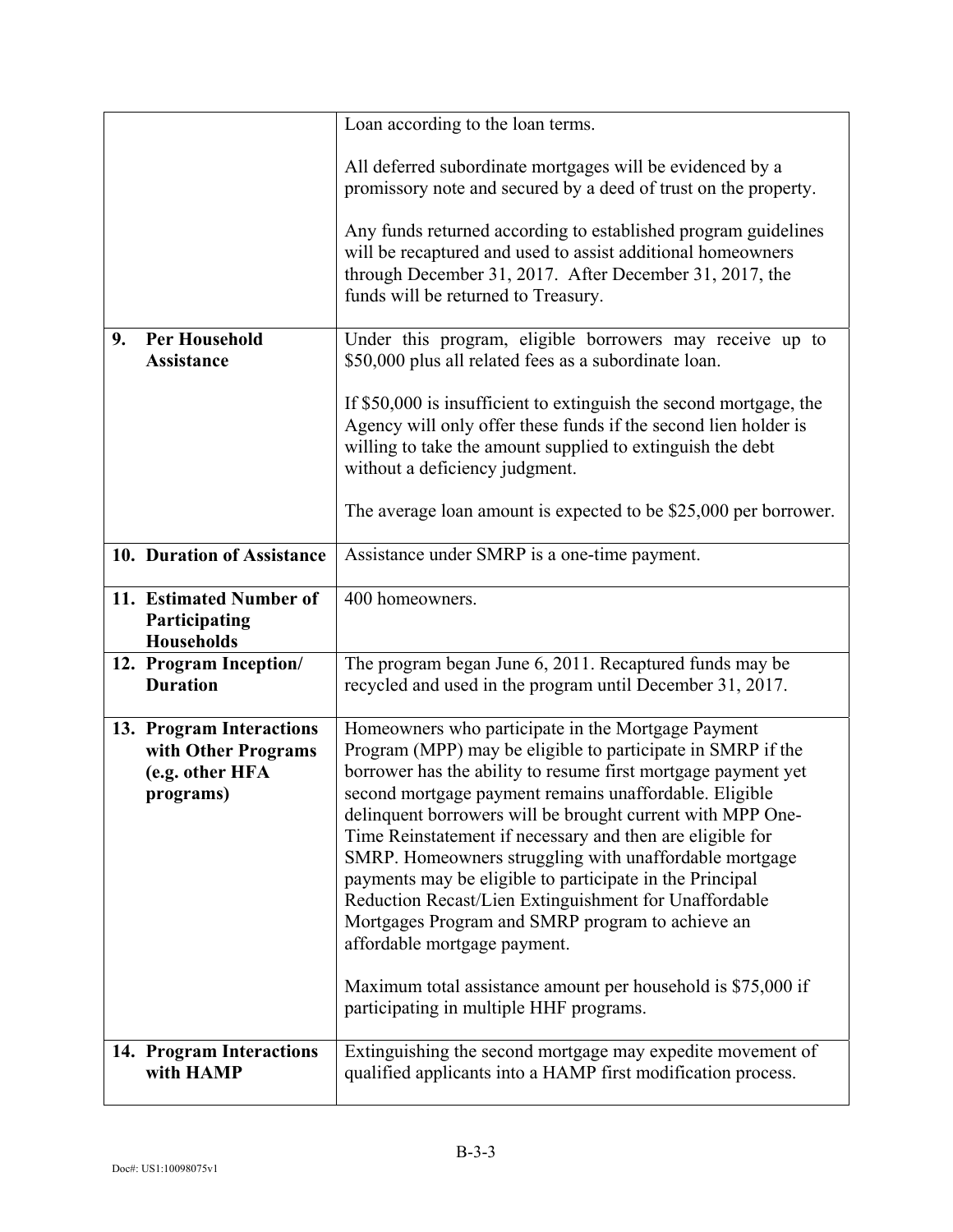| 15. Program Leverage | If \$50,000 is insufficient to extinguish the second mortgage, the |
|----------------------|--------------------------------------------------------------------|
| with Other Financial | Agency will only offer these funds if the second lien holder is    |
| <b>Resources</b>     | willing to take the amount supplied to extinguish the debt         |
|                      | without a deficiency judgment.                                     |
|                      |                                                                    |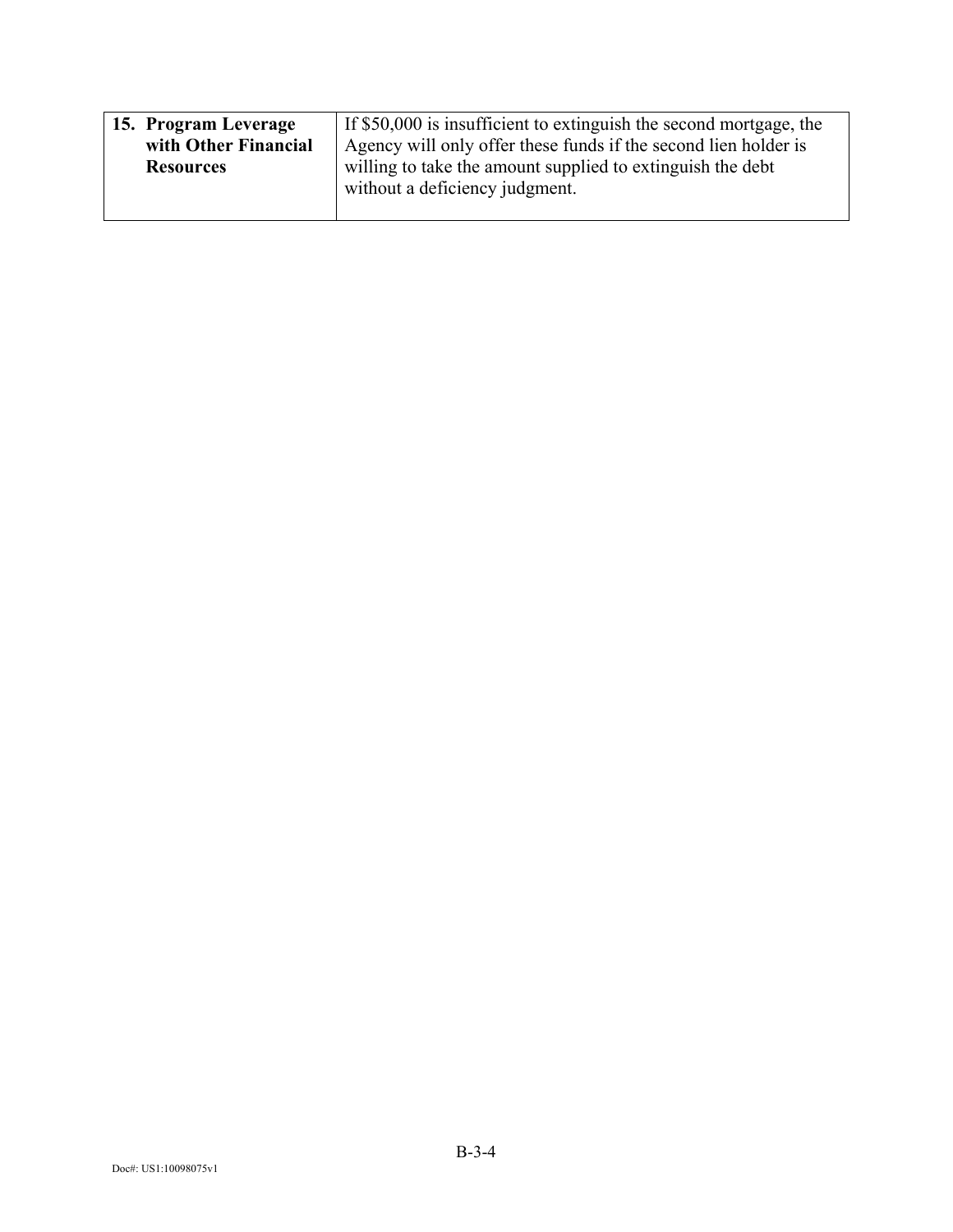## **North Carolina Housing Finance Agency's Modification Enabling Pilot Program (MEP) Summary Guidelines**

| 1. Program<br><b>Overview</b> | The Modification Enabling Pilot Program ("MEP") is being<br>administered by the North Carolina Housing Finance Agency<br>("NCHFA") in partnership with National Community Capital II LLC<br>("NCC"). Funding under this Pilot Program is designed to provide<br>directed assistance to eligible borrowers under the NCC ReStart<br>Program with the intent to permanently modify and reduce the<br>borrower's loan amount to an affordable level to achieve a monthly total<br>housing payment that does not exceed 35% of the borrower's monthly<br>income. Borrowers meeting the eligibility requirements described in<br>Section 5 below may be eligible for MEP assistance through the NCC<br>ReStart Program.                                                                                                                                                                                                                                                                                                                    |
|-------------------------------|---------------------------------------------------------------------------------------------------------------------------------------------------------------------------------------------------------------------------------------------------------------------------------------------------------------------------------------------------------------------------------------------------------------------------------------------------------------------------------------------------------------------------------------------------------------------------------------------------------------------------------------------------------------------------------------------------------------------------------------------------------------------------------------------------------------------------------------------------------------------------------------------------------------------------------------------------------------------------------------------------------------------------------------|
|                               | Eligible loan pools under this MEP Pilot Program include loans in North<br>Carolina sold under the Department of Housing and Urban<br>Development's ("HUD") Distressed Asset Stabilization Program<br>("DASP") and other loan sales that are purchased by NCC.                                                                                                                                                                                                                                                                                                                                                                                                                                                                                                                                                                                                                                                                                                                                                                        |
|                               | The NCHFA agreement with the NCC ReStart Program will be used to<br>enable and facilitate permanent modifications by advancing a forgivable<br>loan to eligible borrowers in an amount not to exceed \$36,000 to enable<br>a loan modification to occur immediately. MEP funding may not be<br>used to reduce the principal balance of an eligible borrower's mortgage<br>loan below 100% of the current market value of the property. However,<br>the NCC ReStart Program may reduce the principal amount of an<br>eligible borrower's mortgage loan below 100% of the property's current<br>market value to achieve a permanently modified mortgage loan as long<br>as it uses its own capital and not MEP funding. As the funding formula<br>for the maximum amount MEP assistance expressly states a floor of<br>100% of the property's current market value the MEP assures that its<br>assistance is limited to funding principal reduction for eligible<br>borrowers only down to 100% of the property's current market value. |
|                               | Consistent with the terms of MEP, the NCC ReStart Program may<br>permanently modify and reduce the existing first mortgage loan to an<br>amount whose net present value does not exceed the lesser of:                                                                                                                                                                                                                                                                                                                                                                                                                                                                                                                                                                                                                                                                                                                                                                                                                                |
|                               | A loan amount equal to 100% of the current market value of the<br>property; or<br>A loan amount with a net present value (using a 30 year<br>amortization at an interest rate equal to 300 basis points above<br>the 30 year FHA rate as quoted by Wells Fargo Mortgage) that                                                                                                                                                                                                                                                                                                                                                                                                                                                                                                                                                                                                                                                                                                                                                         |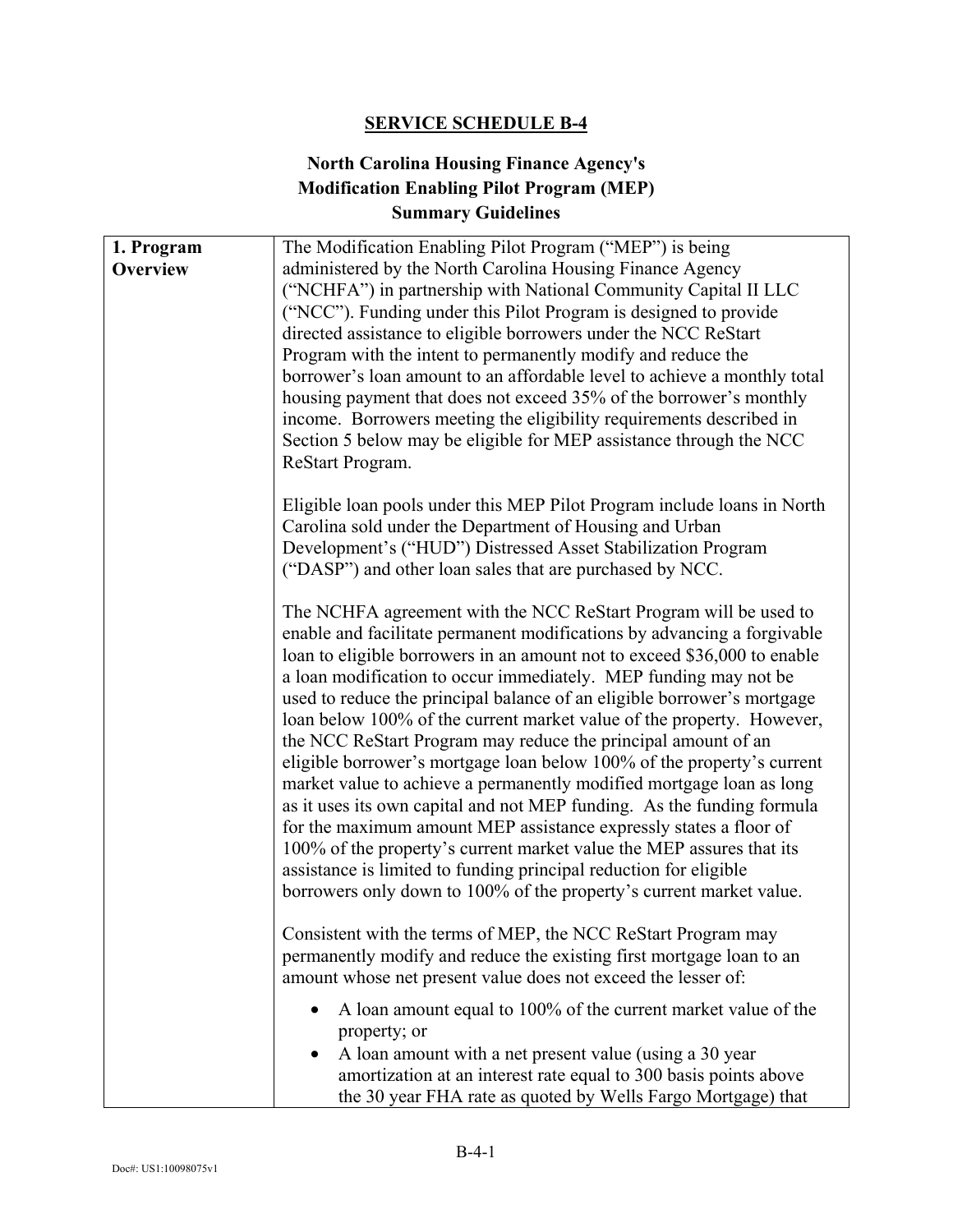|                                                                                             | results in a monthly total housing payment that does not exceed<br>35% of the borrowers adjusted gross monthly income.                                                                                                                                                                                                                                                                                                                                                                                                                                   |
|---------------------------------------------------------------------------------------------|----------------------------------------------------------------------------------------------------------------------------------------------------------------------------------------------------------------------------------------------------------------------------------------------------------------------------------------------------------------------------------------------------------------------------------------------------------------------------------------------------------------------------------------------------------|
|                                                                                             | In order to make the mortgage payments affordable to the borrower, the<br>MEP forgivable second mortgage loan will be made to eligible<br>borrowers for up to \$36,000 to fund a modification of the mortgage loan<br>amount to an amount equal to 100% of the current market value (or as<br>close to 100% of the current market value as the \$36,000 in MEP<br>assistance will permit and as long as the reduced mortgage loan amount<br>results in a total housing payment not greater than 35% of the<br>borrower's adjusted gross monthly income). |
|                                                                                             | There is a required dollar-for-dollar private capital match under the<br>NCC Restart Program. As a result of this private capital match, the final<br>amount of MEP assistance will be determined by subtracting the Current<br>Market Value of the property from borrower's Unpaid Principal Balance<br>(UPB) times 50% or \$36,000, whichever is less.                                                                                                                                                                                                 |
|                                                                                             | The structure of the MEP assistance is described in Section 8.                                                                                                                                                                                                                                                                                                                                                                                                                                                                                           |
| 2. Program Goals                                                                            | The central goal of MEP is to help homeowners avoid foreclosure by<br>permanently modifying a borrower's primary mortgage to achieve a<br>monthly total housing payment that does not exceed 35% of the<br>borrower's adjusted gross monthly income.                                                                                                                                                                                                                                                                                                     |
| 3. Target<br><b>Population/Areas</b>                                                        | The targeted populations are households whose loans NCC is able to<br>acquire under the HUD DASP.                                                                                                                                                                                                                                                                                                                                                                                                                                                        |
| 4. Program<br><b>Allocation</b><br>(Excluding<br><b>Administrative</b><br><b>Expenses</b> ) | \$5,000,000.00                                                                                                                                                                                                                                                                                                                                                                                                                                                                                                                                           |
| 5. Borrower                                                                                 | Eligible Borrowers under MEP must meet the following criteria:                                                                                                                                                                                                                                                                                                                                                                                                                                                                                           |
| <b>Eligibility Criteria</b>                                                                 | Must be a legal U.S. Citizen or lawful permanent resident<br>$\bullet$<br>Demonstrate an ability to maintain a financial obligation for the<br>home based upon an affordable mortgage with a total monthly<br>housing payment equal to or less than 35% of their gross<br>monthly income.<br>Must meet the LTV requirements described in this Section.<br>$\bullet$<br>Borrowers with current UPBs equal to or greater than 105% of the<br>property's current market value are eligible for MEP assistance if they                                       |
|                                                                                             | meet one of the following financial hardships and provide a financial<br>hardship affidavit. Eligible financial hardships include reduced income                                                                                                                                                                                                                                                                                                                                                                                                         |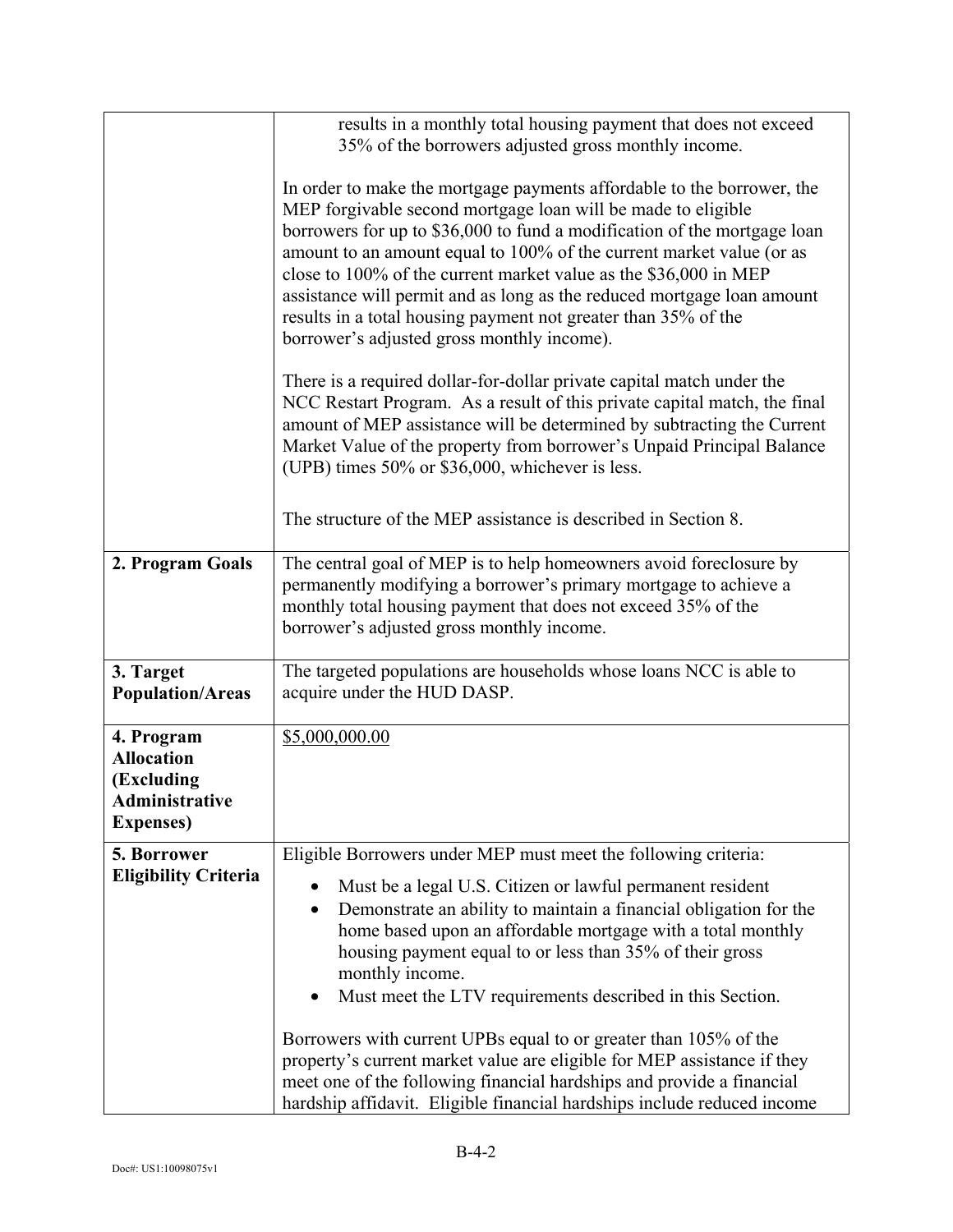|                                                 | due to:                                                                                                                                                                                                                                                                                                                                                                                                                                                                                                                                                                                                                                                                                                                                                                                                                                                                                                                                                                                               |
|-------------------------------------------------|-------------------------------------------------------------------------------------------------------------------------------------------------------------------------------------------------------------------------------------------------------------------------------------------------------------------------------------------------------------------------------------------------------------------------------------------------------------------------------------------------------------------------------------------------------------------------------------------------------------------------------------------------------------------------------------------------------------------------------------------------------------------------------------------------------------------------------------------------------------------------------------------------------------------------------------------------------------------------------------------------------|
|                                                 | Changes in employment<br>Medical condition(s)<br>Divorce<br>$\bullet$<br>Death                                                                                                                                                                                                                                                                                                                                                                                                                                                                                                                                                                                                                                                                                                                                                                                                                                                                                                                        |
|                                                 | Borrowers who are unable to document any of these financial hardships<br>may be eligible for MEP assistance if their current UPB is equal to or<br>greater than 125% of the property's current market value.                                                                                                                                                                                                                                                                                                                                                                                                                                                                                                                                                                                                                                                                                                                                                                                          |
| 6. Property/Loan<br><b>Eligibility Criteria</b> | Property must be the borrowers principal residence, located in North<br>$\bullet$<br>Carolina and may not be abandoned, vacant or condemned.                                                                                                                                                                                                                                                                                                                                                                                                                                                                                                                                                                                                                                                                                                                                                                                                                                                          |
|                                                 | The property must be a single family home, duplex, a condominium,<br>$\bullet$<br>a townhome, a manufactured or mobile home on foundation<br>permanently affixed to real estate owned by the mortgagor, or a 2-4<br>family dwelling unit of which one unit is occupied by the mortgagor<br>as their principal residence that is owner-occupied with a UPB equal<br>to or less than \$300,000.                                                                                                                                                                                                                                                                                                                                                                                                                                                                                                                                                                                                         |
|                                                 | Mortgage must be a distressed loan with a UPB that equals or<br>٠<br>exceeds the required percentages described in Section 5 above.<br>Market value will be established by a FIRREA-compliant appraisal<br>completed by an appraiser licensed and in good standing under the<br>North Carolina statutes for NCC at the time the appraisal is<br>performed.                                                                                                                                                                                                                                                                                                                                                                                                                                                                                                                                                                                                                                            |
| 7. Program<br><b>Exclusions</b>                 | Borrowers whose current loan-to-value is less than 105% of the<br>property's current market value.                                                                                                                                                                                                                                                                                                                                                                                                                                                                                                                                                                                                                                                                                                                                                                                                                                                                                                    |
|                                                 | Borrowers who are in an active Chapter 7 bankruptcy.                                                                                                                                                                                                                                                                                                                                                                                                                                                                                                                                                                                                                                                                                                                                                                                                                                                                                                                                                  |
| 8. Structure of<br>Assistance                   | 10 year, 0% interest, non-recourse, deferred-payment forgivable<br>subordinate loan. A forgiveness clause will reduce the loan amount by<br>20% a year for every year the borrower stays in the home after five<br>years. At the end of the 10 years the note will be considered satisfied<br>and NCHFA will release the lien securing the note.<br>All or a portion of the unforgiven loan funds are due and payable to<br>NCHFA if home is sold, refinanced or no longer owner occupied (unless<br>otherwise prohibited under applicable federal law). Loans are repayable<br>only from proceeds to the borrower from a sale or refinance. If the<br>property is sold or refinanced and has not increased in equity to the<br>degree necessary to repay the loan, all or a portion of the loan remaining<br>unpaid after the proceeds are applied will be forgiven.<br>All deferred subordinate mortgages will be evidenced by a promissory<br>note and secured by a deed of trust on the property. |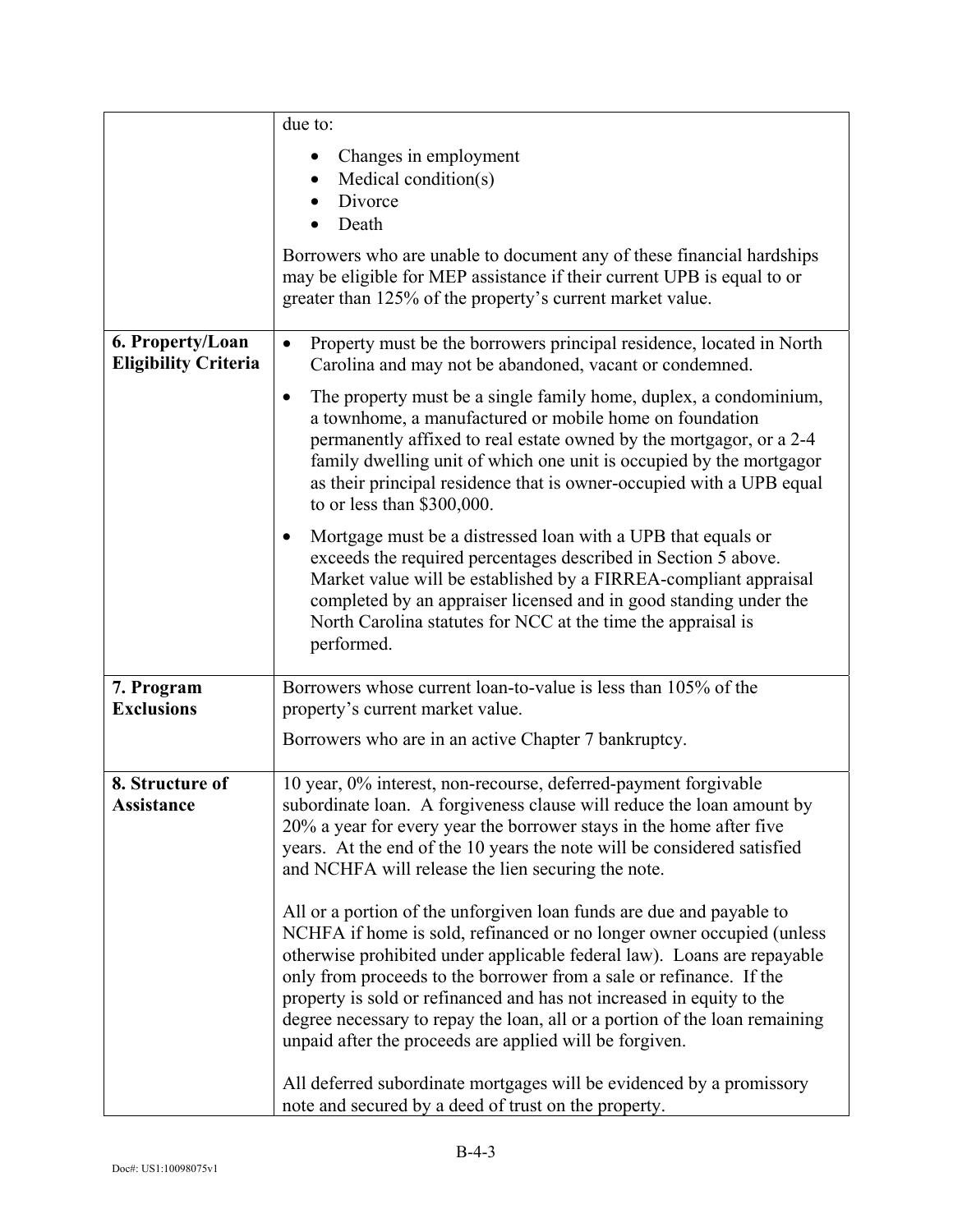|                                                                                                  | Any funds returned according to established program guidelines will be<br>recaptured and used to assist additional homeowners through December<br>31, 2017. After December 31, 2017 the funds will be returned to<br>Treasury.                                                                                                                                                                                                                                                                                                                                                                                                                                                                                                                                                                                                        |
|--------------------------------------------------------------------------------------------------|---------------------------------------------------------------------------------------------------------------------------------------------------------------------------------------------------------------------------------------------------------------------------------------------------------------------------------------------------------------------------------------------------------------------------------------------------------------------------------------------------------------------------------------------------------------------------------------------------------------------------------------------------------------------------------------------------------------------------------------------------------------------------------------------------------------------------------------|
| 9. Per Household<br>Assistance                                                                   | Under this program, eligible borrowers may receive up to \$36,000. The<br>estimated Median Amount of Assistance is \$18,500.                                                                                                                                                                                                                                                                                                                                                                                                                                                                                                                                                                                                                                                                                                          |
| 10. Duration of<br><b>Assistance</b>                                                             | Assistance under MEP is a one-time payment on behalf of qualified<br>applicants of NCC ReStart Program.                                                                                                                                                                                                                                                                                                                                                                                                                                                                                                                                                                                                                                                                                                                               |
| 11. Estimated<br>Number of<br>Participating<br><b>Households</b>                                 | It is anticipated that the MEP will assist a minimum of 270 households<br>in avoiding imminent foreclosures.                                                                                                                                                                                                                                                                                                                                                                                                                                                                                                                                                                                                                                                                                                                          |
| 12. Program<br><b>Inception/Duration</b>                                                         | The program will be available approximately in January 2014 and is<br>anticipated to run for a two-year period of time. Recaptured funds may<br>be recycled and used in the program until December 31, 2017.                                                                                                                                                                                                                                                                                                                                                                                                                                                                                                                                                                                                                          |
| 13. Program<br><b>Interactions with</b><br><b>Other Programs</b><br>(e.g. other HFA<br>programs) | MEP will interact with NCHFA's MPP-1, MPP-2, and SMRP in the<br>following manner. At the time NCC assesses the borrower for<br>eligibility under MEP, if it finds that the borrower is not eligible for<br>MEP it will then assess whether the borrower is eligible for MPP-1,<br>MPP-2 and/or SMRP assistance. If the borrower is eligible for MPP-1,<br>MPP-2 and/or SMRP, the application and approval process will be<br>completed in the manner prescribed by NCHFA.<br>Homeowners who have participated in the Mortgage Payment Programs<br>may be eligible to participate in MEP if the borrower has become<br>reemployed or secured other source(s) of fixed income and has<br>demonstrated a qualifying hardship.<br>Maximum total assistance amount per household is \$75,000 if<br>participating in multiple HHF programs. |
| 14. Program<br><b>Interactions with</b><br><b>HAMP</b>                                           | None.                                                                                                                                                                                                                                                                                                                                                                                                                                                                                                                                                                                                                                                                                                                                                                                                                                 |
| 15. Program<br>Leverage with<br><b>Other Financial</b><br><b>Resources</b>                       | As the NCC ReStart Program will reduce the existing first mortgage<br>loan in accordance with the MEP there will be a minimum 1:1 private<br>capital leveraged match. However, as the NCC ReStart Program will<br>likely fund with private capital additional principal reductions for<br>eligible borrowers below 100% of the property's current market value in<br>order to achieve a principal reduction it is expected that the leveraged<br>match of private funds to MEP will be closer to 3 to 1. Lender match                                                                                                                                                                                                                                                                                                                 |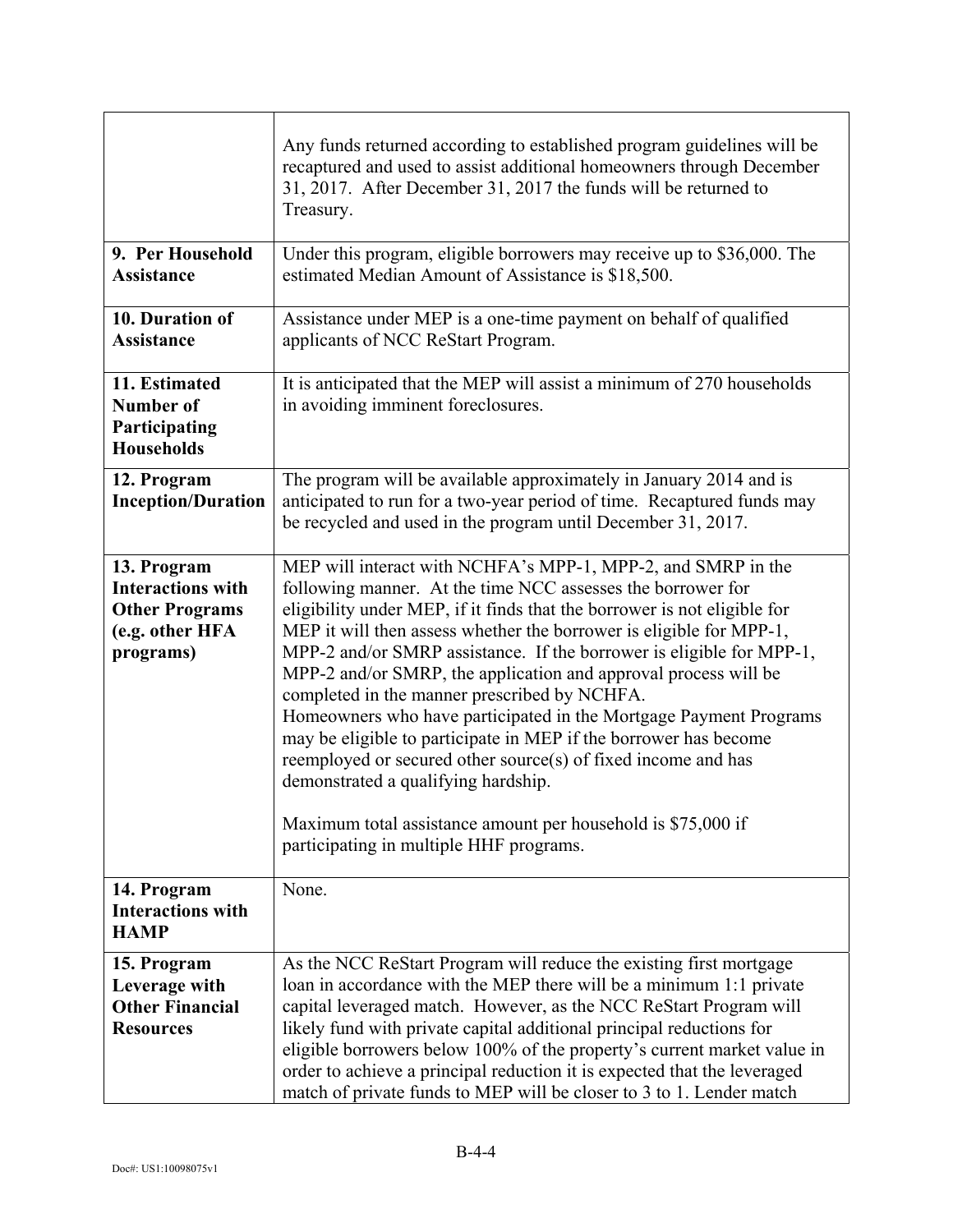| amounts shall be documented at the time of closing of the modification. |
|-------------------------------------------------------------------------|
|                                                                         |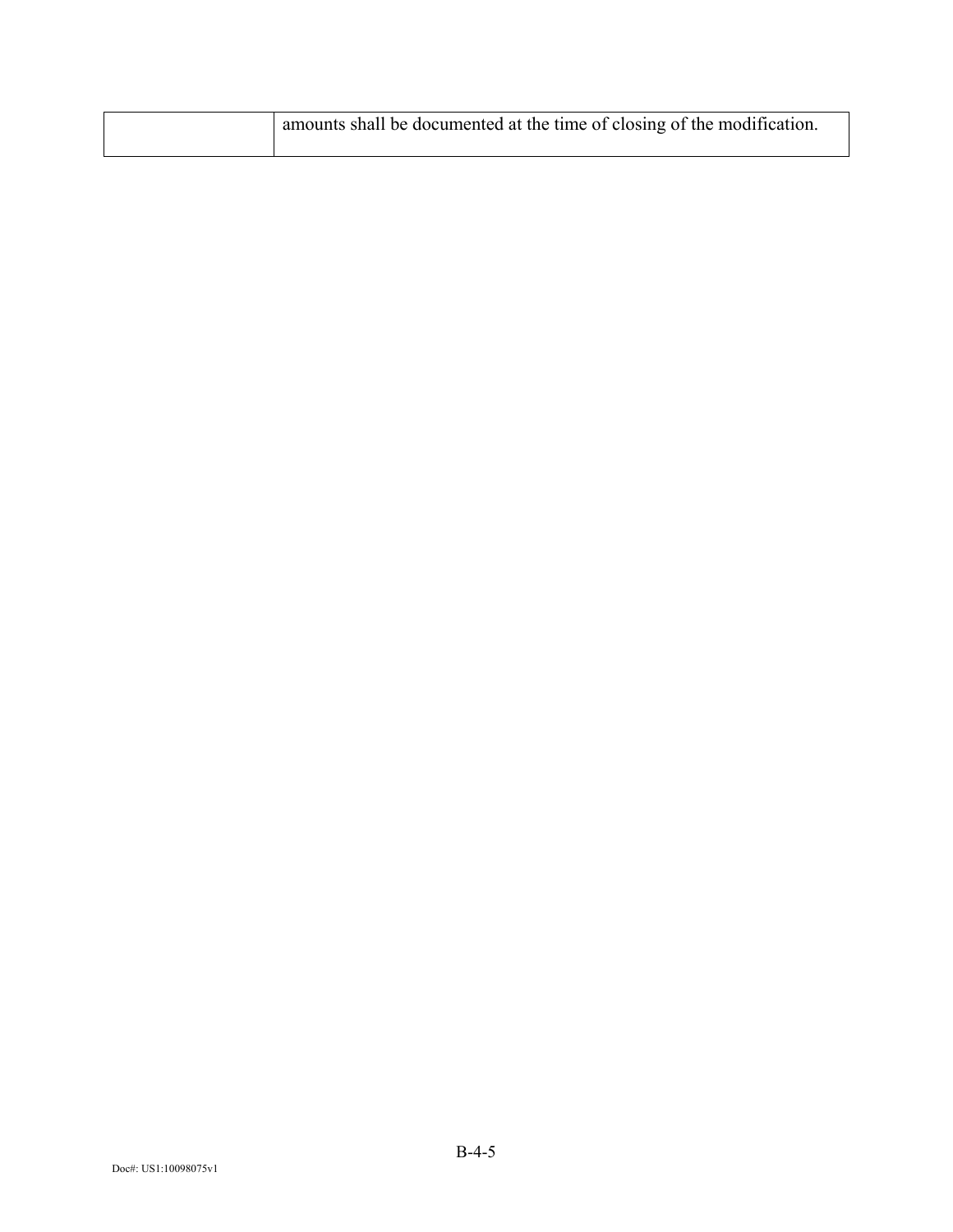## **North Carolina Housing Finance Agency's Principal Reduction Recast/Lien Extinguishment for Unaffordable Mortgages (PRRLE) Program**

## **Summary Guidelines**

| 1. | Program Overview                                                | The Principal Reduction Recast/Lien Extinguishment<br>for<br>Unaffordable Mortgages (PRRLE) will provide<br>eligible<br>homeowners a principal reduction and reamortization (recast) of<br>the remaining principal balance or a full lien extinguishment. The<br>program will provide the homeowner an affordable and long term<br>sustainable monthly mortgage expense payment. The PRRLE<br>program is available to North Carolina homeowners who are<br>financially unable to make their mortgage payments due to a<br>qualifying hardship event. |
|----|-----------------------------------------------------------------|------------------------------------------------------------------------------------------------------------------------------------------------------------------------------------------------------------------------------------------------------------------------------------------------------------------------------------------------------------------------------------------------------------------------------------------------------------------------------------------------------------------------------------------------------|
| 2. | Program Goals                                                   | To assist 600 homeowners facing foreclosure.                                                                                                                                                                                                                                                                                                                                                                                                                                                                                                         |
|    |                                                                 | The goal of the program is to decrease the number of home<br>owners losing their homes to foreclosure by providing long-term<br>housing payment sustainability. Secondary goals include<br>stabilization of neighborhoods and protecting home values of<br>surrounding properties.                                                                                                                                                                                                                                                                   |
|    |                                                                 | This program will provide immediate mortgage payment relief<br>and stable long term mortgage or mortgage expense payments for<br>the homeowner.                                                                                                                                                                                                                                                                                                                                                                                                      |
| 3. | Target Population/<br>Areas                                     | Homeowners suffering a program eligible financial hardship, as<br>defined in the program guidelines, related to reduction of income<br>or other demonstrated financial hardship.<br>This Program will be available in all North Carolina counties.                                                                                                                                                                                                                                                                                                   |
|    |                                                                 |                                                                                                                                                                                                                                                                                                                                                                                                                                                                                                                                                      |
| 4. | Program Allocation<br>(Excluding<br>Administrative<br>Expenses) | \$15,000,000.00                                                                                                                                                                                                                                                                                                                                                                                                                                                                                                                                      |
| 5. | <b>Borrower Eligibility</b><br>Criteria                         | Eligible homeowners must be those with program eligible<br>financial hardship due to unemployment, loss of income,<br>reduction of income, or other demonstrated financial hardships<br>through no fault of their own. Homeowners will be required to<br>provide a financial hardship affidavit with appropriate<br>documentation on the cause of the hardship.                                                                                                                                                                                      |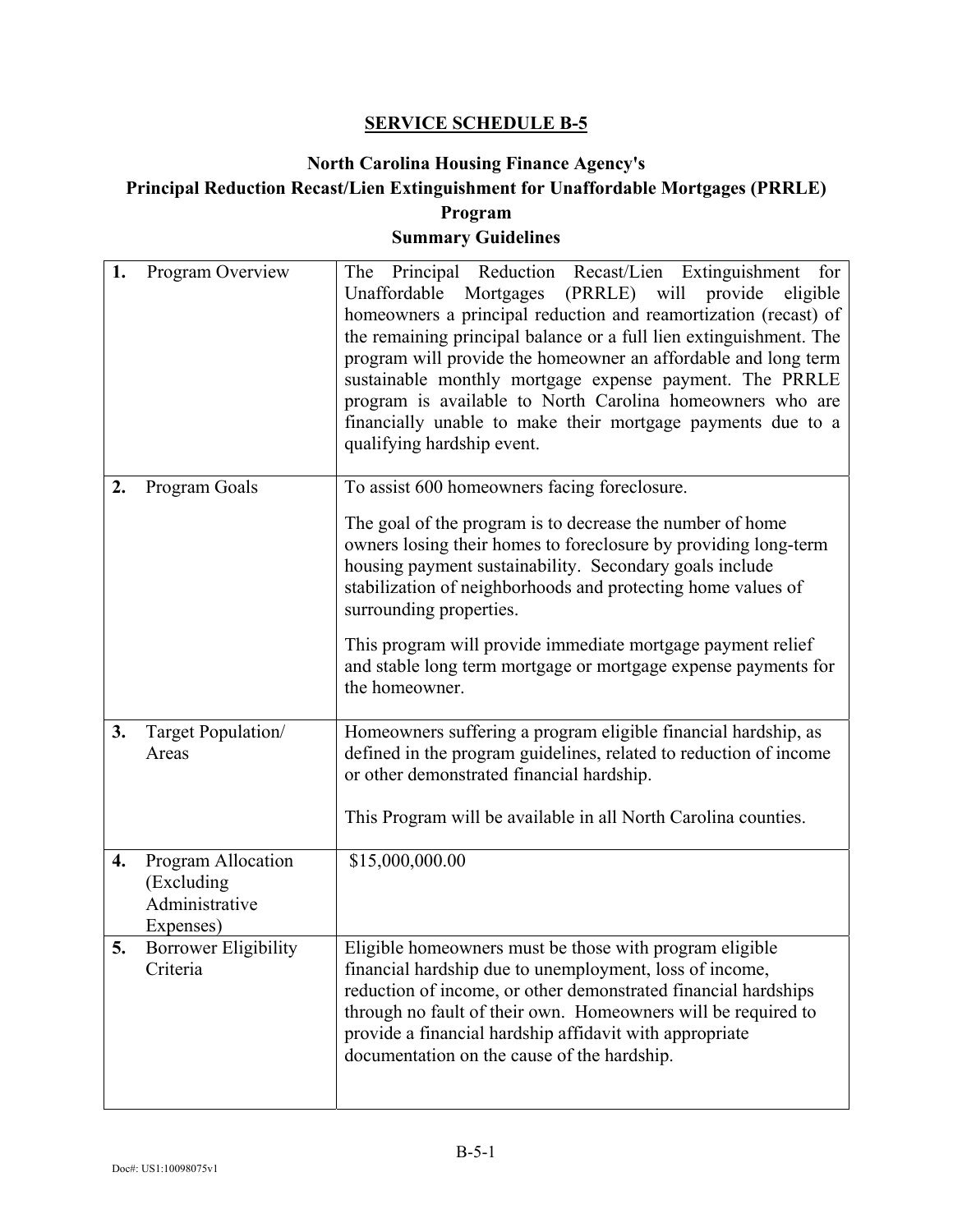| All eligible homeowners must meet the following criteria:                                                                                                                                                                                                                                                                                                                                                                                                                                                                                      |
|------------------------------------------------------------------------------------------------------------------------------------------------------------------------------------------------------------------------------------------------------------------------------------------------------------------------------------------------------------------------------------------------------------------------------------------------------------------------------------------------------------------------------------------------|
| Satisfactory mortgage payments prior to job loss, loss of<br>income, reduction in income or other program eligible<br>hardship.<br>Homeowner has become re-employed or secured a fixed<br>$\bullet$<br>income source.<br>Current housing debt-to income ratio $>$ 25%.<br>Post assistance monthly housing related expenses<br>$\bullet$<br>including principal and interest on all liens attached to the<br>property, property taxes, homeowners insurance and<br>homeowners association dues $\leq$ 36% of gross monthly<br>household income. |
| Homeowners eligible to receive a full lien extinguishment must<br>meet these additional following criteria:                                                                                                                                                                                                                                                                                                                                                                                                                                    |
| Primary income source for household is from a fixed<br>income source as defined in the program guidelines.<br>Gross household income is equal to or lesser than 125% of<br>the state median income limit in North Carolina.<br>Post assistance monthly housing related expenses<br>$\bullet$<br>including principal and interest on all liens attached to the<br>property, property taxes, homeowners insurance and<br>homeowners association dues $\leq$ 36% of gross monthly<br>household income.                                            |
| Homeowners eligible to receive a principal reduction and recast<br>and receiving a fixed income source as primary income must meet<br>these additional following criteria:                                                                                                                                                                                                                                                                                                                                                                     |
| Primary income source for household is from a fixed<br>income source as defined in the program guidelines.<br>Gross household income is equal to or lesser than 125% of<br>the state median income limit in North Carolina.<br>Post assistance monthly housing related expenses<br>$\bullet$<br>including principal and interest on all liens attached to the<br>property, property taxes, homeowners insurance and<br>homeowners association dues $\leq$ 36% of gross monthly<br>household income.                                            |
| Homeowners eligible to receive a principal reduction and recast<br>and not receiving a fixed income source as primary income must<br>meet these additional following criteria:                                                                                                                                                                                                                                                                                                                                                                 |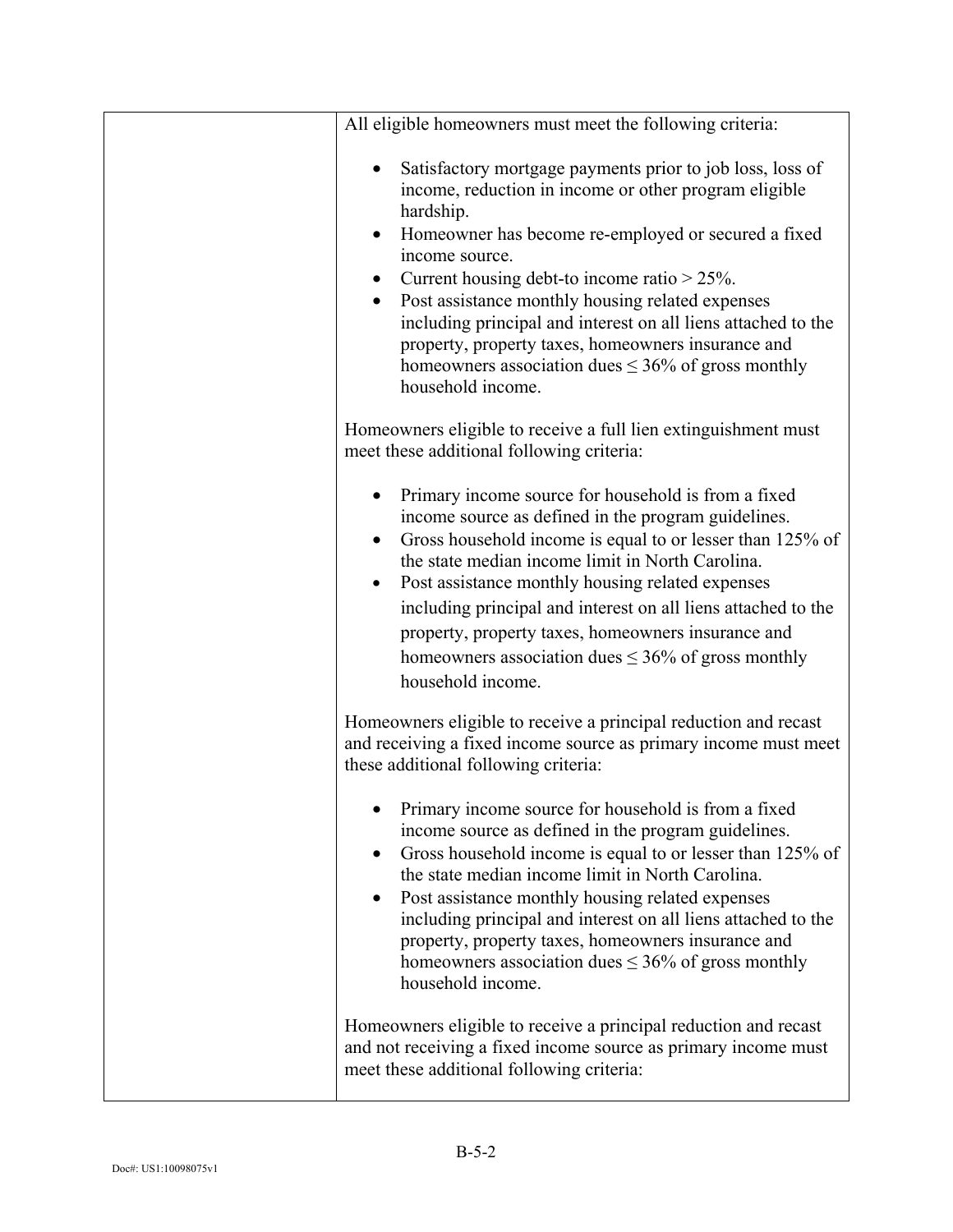|    |                                       | Pre-assistance $LTV > 80\%$ .<br>$\bullet$<br>Post assistance LTV > 80%.<br>Post assistance LTV may go below 80% only if exactly<br>\$10,000 in assistance is provided in order to achieve a<br>post assistance housing debt-to-income ratio between 25%<br>and $36\%$ .<br>Post assistance monthly housing ratio target is 25% but<br>$\bullet$<br>may not exceed 36%.<br>Post assistance monthly housing related expenses<br>including principal and interest on all liens attached to the<br>property, property taxes, homeowners insurance and<br>homeowners association dues $> 25\%$ of gross monthly<br>household income.<br>Homeowners must meet program underwriting criteria. Funds<br>will be allocated on a first come/approved, first served basis. |
|----|---------------------------------------|------------------------------------------------------------------------------------------------------------------------------------------------------------------------------------------------------------------------------------------------------------------------------------------------------------------------------------------------------------------------------------------------------------------------------------------------------------------------------------------------------------------------------------------------------------------------------------------------------------------------------------------------------------------------------------------------------------------------------------------------------------------|
| 6. | Property/Loan<br>Eligibility Criteria | Existing single-family homes duplexes, or condominiums<br>$\bullet$<br>(attached or detached) including manufactured homes on<br>foundations permanently affixed to real estate owned by the<br>borrower.<br>North Carolina owner-occupied, primary residences only.<br>Homeowners with a fixed rate or adjustable rate mortgage.<br>Homeowners with interest-only or negative amortization<br>$\bullet$<br>mortgage can qualify if the recast results in a fully amortizing<br>loan.                                                                                                                                                                                                                                                                            |
| 7. | Program Exclusions                    | Total Unpaid Principal Balances > \$300,000.<br>Manufactured homes not considered real property.<br>Non-legal U.S. resident.                                                                                                                                                                                                                                                                                                                                                                                                                                                                                                                                                                                                                                     |
| 8. | <b>Structure of Assistance</b>        | 10 year, 0% interest, non-recourse, deferred-payment forgivable<br>subordinate loan. A forgiveness clause will reduce the loan<br>amount by 20% a year for every year the borrower stays in the<br>home after five years. At the end of the 10 years the note will be<br>considered satisfied and NCHFA will release the lien securing the<br>note.<br>All or a portion of the unforgiven loan funds are due and payable<br>to NCHFA if home is sold, refinanced or no longer owner<br>occupied (unless otherwise prohibited under applicable federal<br>law). Loans are repayable only from proceeds to the borrower<br>from a sale or refinance. If the property is sold or refinanced and<br>has not increased in equity to the degree necessary to repay the |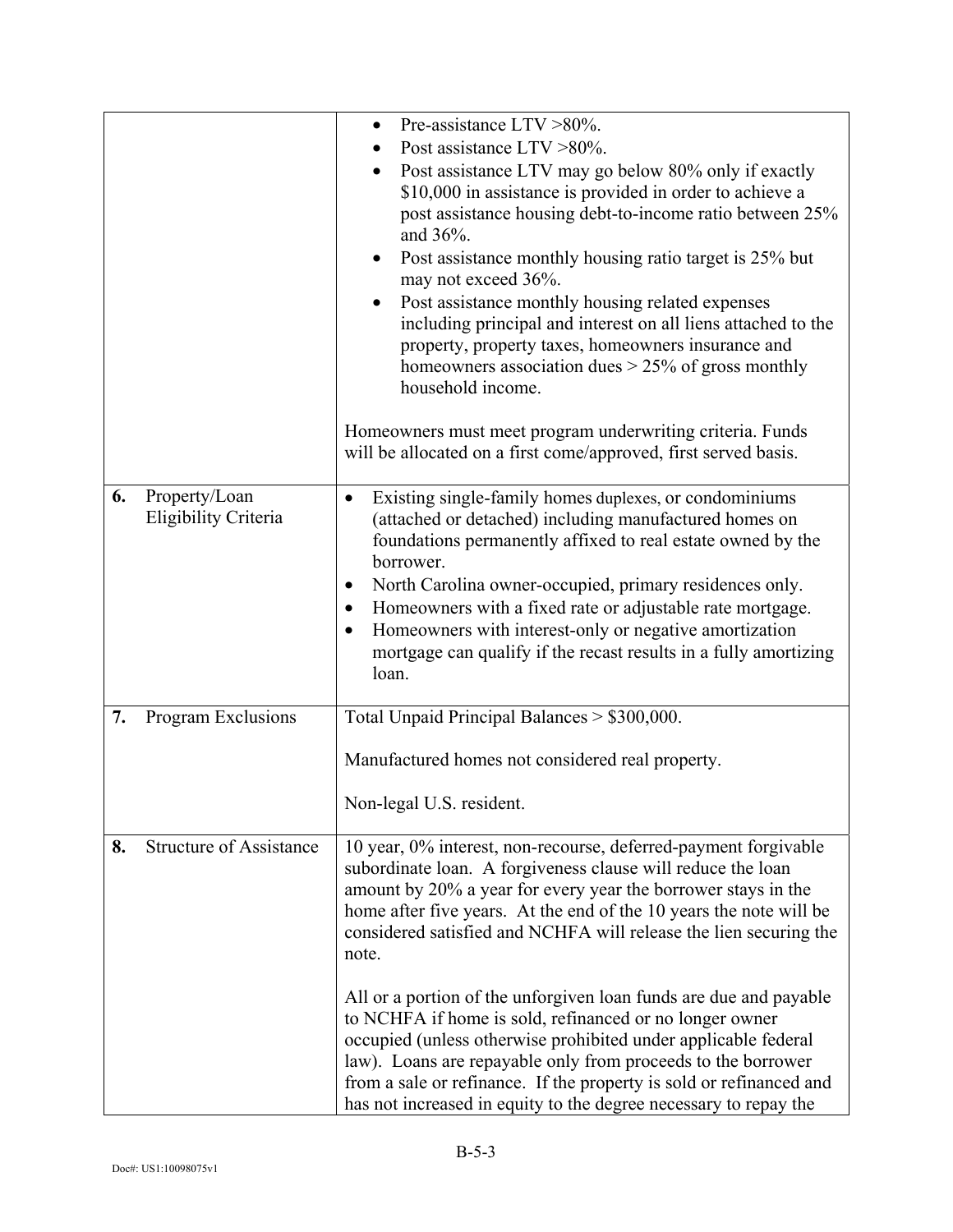|    |                                                                                 | loan, all or a portion of the loan remaining unpaid after the<br>proceeds are applied will be forgiven.                                                                                                                                                                                                                                                        |
|----|---------------------------------------------------------------------------------|----------------------------------------------------------------------------------------------------------------------------------------------------------------------------------------------------------------------------------------------------------------------------------------------------------------------------------------------------------------|
|    |                                                                                 | All deferred subordinate mortgages will be evidenced by a<br>promissory note and secured by a deed of trust on the property.<br>Any funds returned according to established program guidelines<br>will be recaptured and used to assist additional homeowners<br>through December 31, 2017. After December 31, 2017 the funds<br>will be returned to Treasury. |
| 9. | Per Household<br>Assistance                                                     | Under this program, each eligible borrower may receive no less<br>than \$10,000 and no more than \$50,000 structured as a<br>subordinate loan.                                                                                                                                                                                                                 |
|    |                                                                                 | The average loan amount is expected to be \$25,000 per borrower.                                                                                                                                                                                                                                                                                               |
|    | 10. Duration of Assistance                                                      | Assistance under PRRLE is a one-time payment to the servicer.                                                                                                                                                                                                                                                                                                  |
|    | 11. Estimated Number of<br>Participating<br>Households                          | We anticipate approximately 600 homeowners will be helped.<br>Program will be piloted with select servicers, NCHFA portfolio<br>and existing HHF portfolio. Program may be expanded to other<br>servicers if pilot is successful and funds are available.                                                                                                      |
|    | 12. Program Inception/<br>Duration                                              | The program will be available in July 2015. Recaptured funds<br>may be recycled and used in the program until December 31,<br>2017.                                                                                                                                                                                                                            |
|    | 13. Program Interactions<br>with Other Programs<br>(e.g. other HFA<br>programs) | Homeowners who have participated in the Mortgage Payment<br>Program (MPP) or the Second Mortgage Refinance Program<br>(SMRP) may be eligible to participate in PRRLE if the borrower<br>has become reemployed or secured other source(s) of fixed<br>income and has demonstrated a qualifying hardship.                                                        |
|    |                                                                                 | Maximum total assistance amount per household is \$75,000 if<br>participating in multiple HHF programs.                                                                                                                                                                                                                                                        |
|    | 14. Program Interactions<br>with HAMP                                           | Lien Extinguishment:<br>No HAMP interaction                                                                                                                                                                                                                                                                                                                    |
|    |                                                                                 | Principal Reduction and Recast:<br>Borrowers suffering a program eligible financial hardship<br>after the HAMP modification effective date are eligible<br>for PRRLE.                                                                                                                                                                                          |
|    | 15. Program Leverage with                                                       | We will not require investors to match the contributions that are                                                                                                                                                                                                                                                                                              |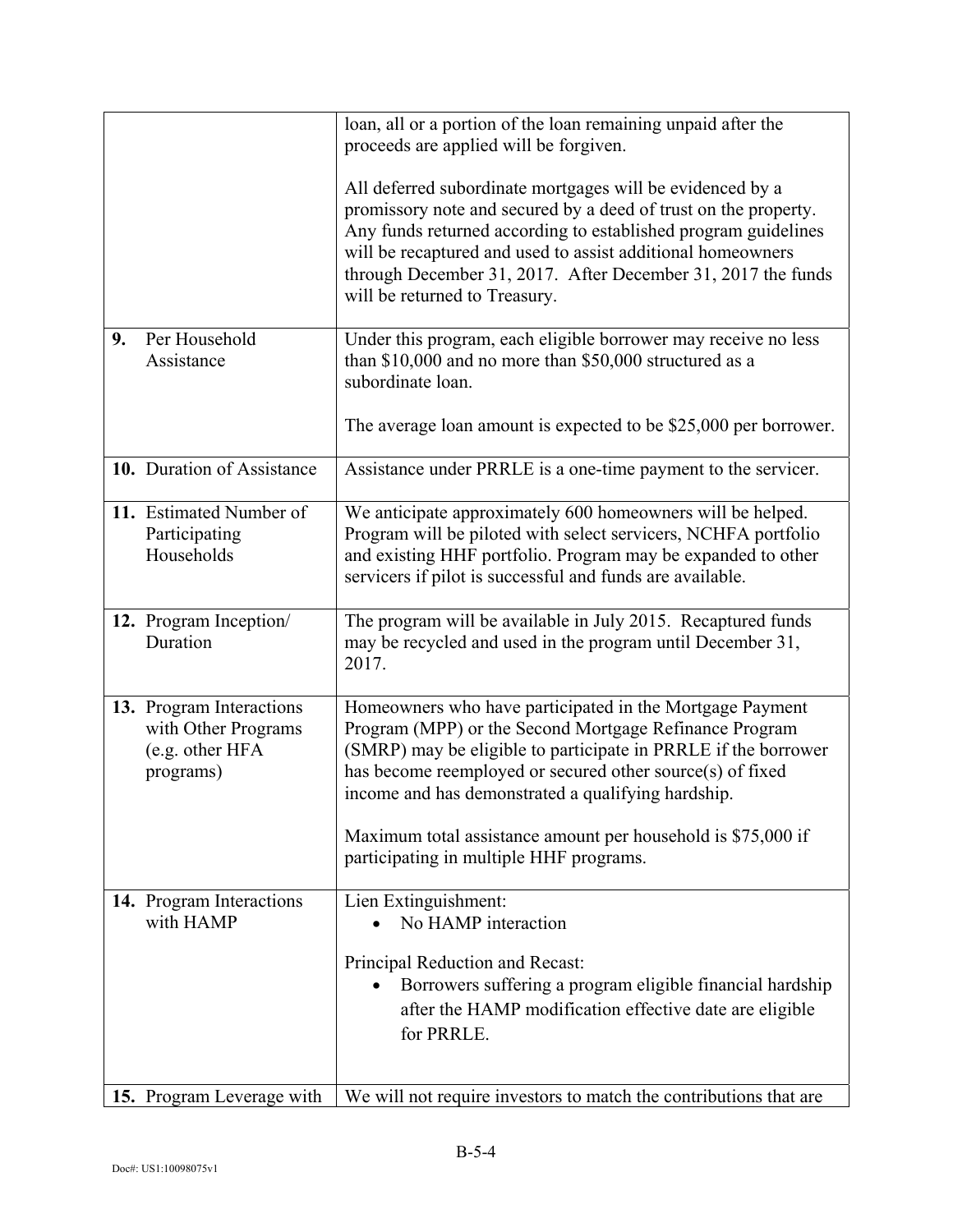| Other Financial | made with the Hardest Hit Funds for the Principal Reduction   |
|-----------------|---------------------------------------------------------------|
| Resources       | Recast/Lien Extinguishment Program. Servicers are expected to |
|                 | leverage PRRLE funds by providing a loan recast to help       |
|                 | establish an affordable monthly mortgage payment based on new |
|                 | household income or fully extinguish the lien and release     |
|                 | homeowners from future obligations or judgments.              |
|                 |                                                               |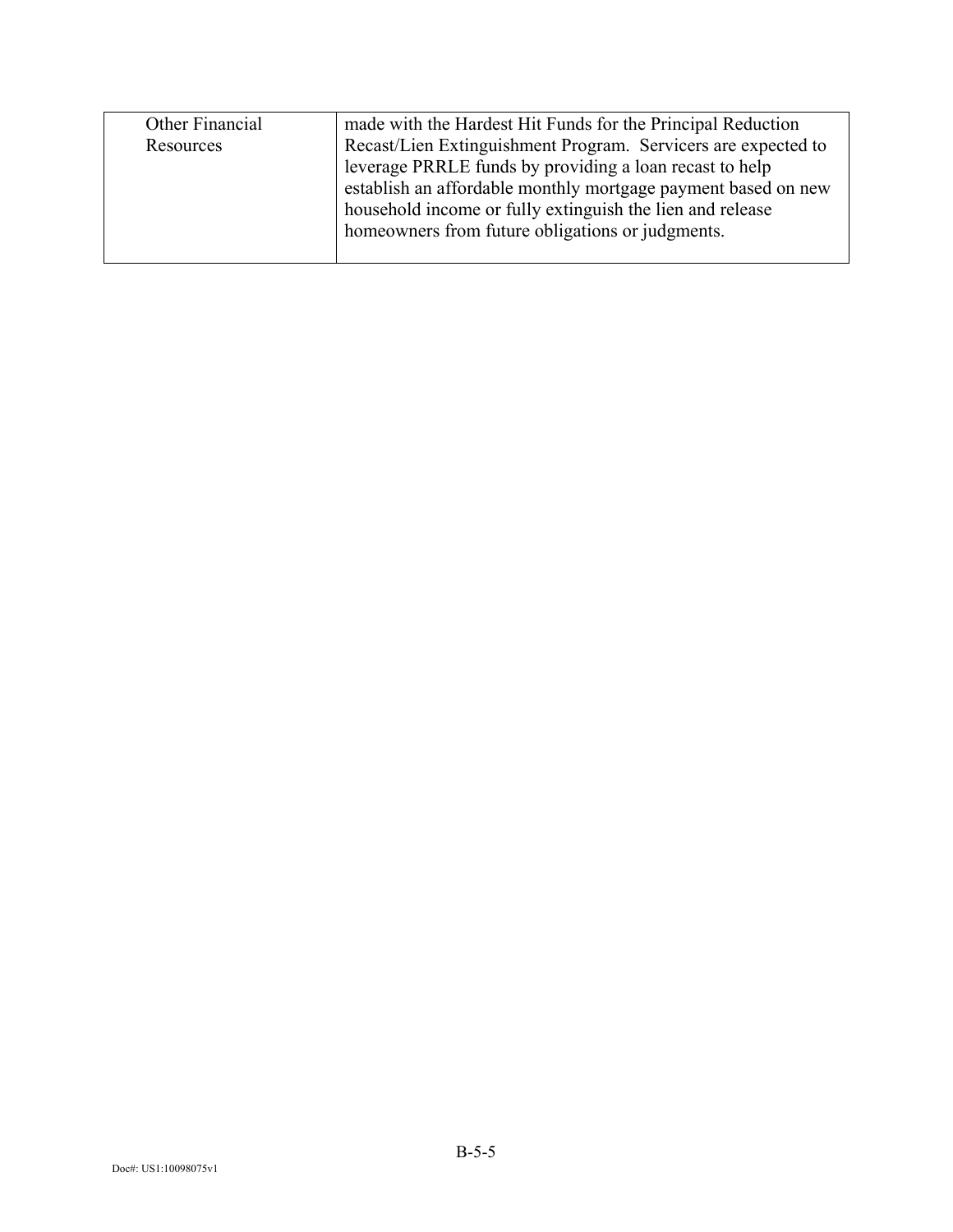# **Schedule C**

# **Permitted Administrative Expenses**

|                                                       | <b>North Carolina</b> |
|-------------------------------------------------------|-----------------------|
|                                                       |                       |
|                                                       |                       |
| <b>One-time / Start-Up Expenses:</b>                  |                       |
| <b>Initial Personnel</b>                              | \$0.00                |
| Building, Equipment, Technology                       | \$225,400.00          |
| <b>Professional Services</b>                          | \$100,000.00          |
| Supplies / Miscellaneous                              | \$0.00                |
| Marketing /Communications                             | \$130,000.00          |
| Travel                                                | \$0.00                |
| Website development /Translation                      | \$300,000.00          |
| Contingency                                           | \$0.00                |
| <b>Subtotal</b>                                       | \$755,400.00          |
|                                                       |                       |
| <b>Operating / Administrative</b>                     |                       |
| <i>Expenses:</i>                                      |                       |
| Salaries                                              | \$18,982,051.00       |
| Professional Services (Legal,                         |                       |
| Compliance, Audit, Monitoring)                        | \$700,000.00          |
| Travel                                                | \$118,500.00          |
| Buildings, Leases & Equipment                         | \$1,085,400.00        |
| Information Technology &                              |                       |
| Communications                                        | \$5,434,082.00        |
| Office Supplies/Postage and<br>Delivery/Subscriptions | \$340,075.00          |
| Risk Management/ Insurance                            | \$239,147.00          |
| Training                                              | \$1,037,500.00        |
| Marketing/PR                                          | \$1,260,000.00        |
| Miscellaneous                                         | \$400,000.00          |
| <b>Subtotal</b>                                       | \$29,596,755.00       |
|                                                       |                       |
| <b>Transaction Related Expenses:</b>                  |                       |
| <b>Recording Fees</b>                                 | \$2,456,295.00        |
| Wire Transfer Fees                                    | \$500,000.00          |
| <b>Counseling Expenses</b>                            |                       |
| File Intake                                           | \$2,928,800.00        |
| <b>Decision Costs</b>                                 | \$554,750.00          |
| Successful File                                       | \$22,708,000.00       |